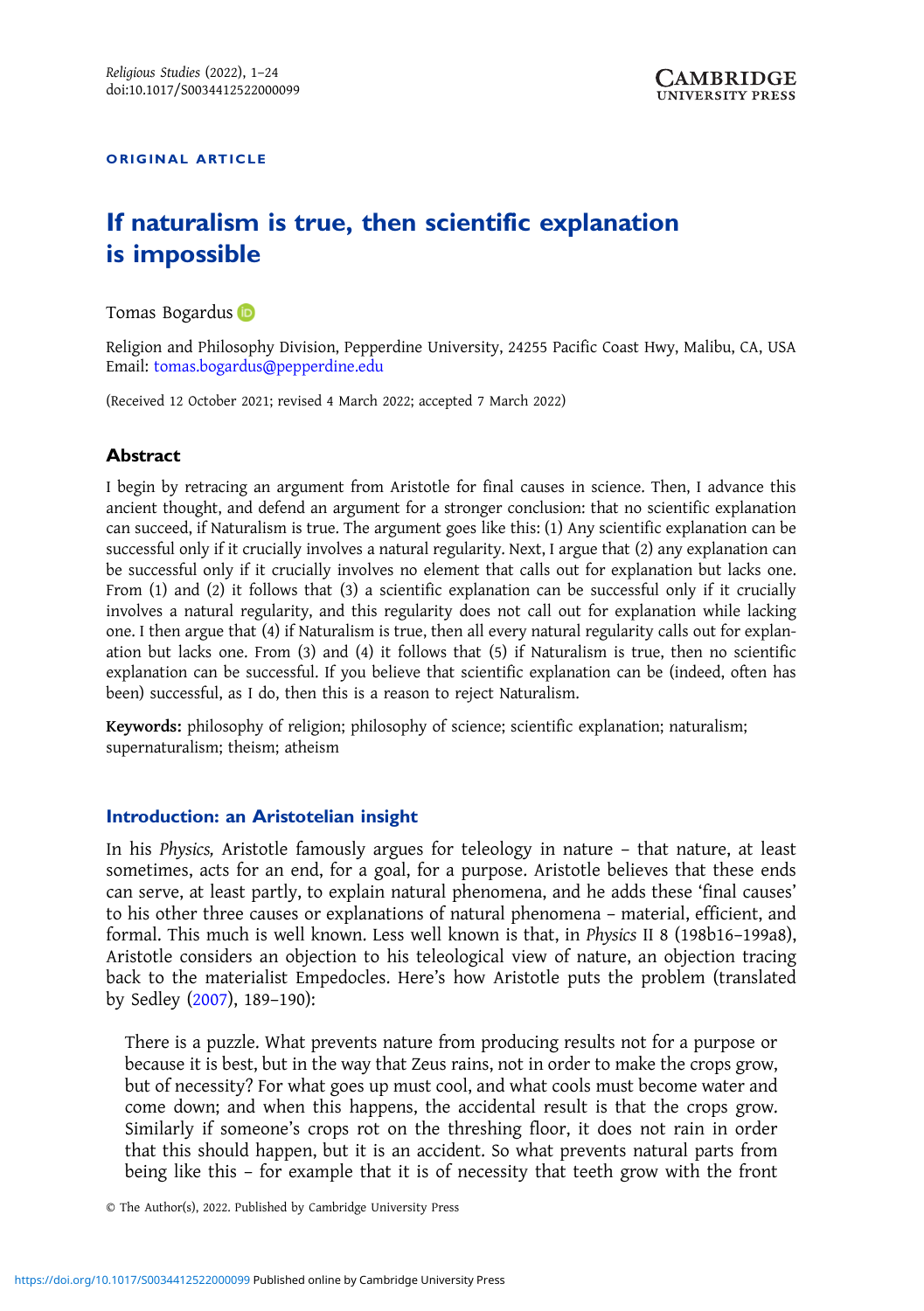## 2 Tomas Bogardus

ones sharp and suitable for cutting, the molars flat and useful for grinding food, because of a coincidental outcome, and not because they happened for this purpose? Likewise in the case of other parts in which purpose seems to be present: where everything accidentally turned out as it would have done also if it were coming about for a purpose, these ones were preserved, having been formed in a suitable way fortuitously, whereas those which did not turn out this way perished, and are still perishing, as Empedocles says about the 'man-faced ox progeny.'

Aristotle has in mind here a view on which all natural phenomena can be explained via a combination of natural necessity and chance, with no need for teleology, no need for final causes. The rain falls as a result of necessity: heated water must rise, 'what goes up must cool', and cooled water must fall. And it's purely accidental whether this rain results in corn growing or crops spoiling. It's just chance. Neither result explains the falling of the rain; the rain didn't fall for the purpose of growing the crops, or for the purpose of spoiling them. In a similar way, as Empedocles proposed in his proto-Darwinian theory, perhaps living things organize themselves with some degree of spontaneity, resulting in a variety of forms. Some are fitting and survive, like the arrangements of our bodies, while others are less fit and do not survive, like Empedocles' 'man-faced ox progeny'. Either way, as with the rain example, the result is explained by a combination of necessity and chance, not teleology. Our bodies are organized as they are not because it is good for us, nor because they were designed to, but, again, due to a confluence of necessity and chance. Why couldn't all natural phenomena be explained in this way? Why appeal to final causes at all? This is the puzzle Aristotle considers.

And Aristotle gives this reply (Sedley ([2007](#page-23-0)), 190):

Such is the argument which might lead to puzzlement, and there may be others of the kind. But things cannot be that way. For these things, and all natural things, come about as they do either always or for the most part, whereas none of the things that are due to luck and the fortuitous does that. For it does not seem to be due to luck or coincidence that it rains frequently in winter, but it does if it rains in midsummer. Nor do heat waves in midsummer seem due to luck or coincidence, but heat waves in winter do. If then it seems that things are either due to coincidence or for a purpose, then if it is impossible for these things to be due to coincidence or the fortuitous, they must be for a purpose.

He concludes by reaffirming his teleological world-view (translated by Scharle [\(2008](#page-23-0)), 149):

But clearly all such things are by nature, as these speakers themselves would say. The 'for the sake of something', then, is in things which are and come to be by nature.

Scharle (ibid., 147) calls this discussion, 'one of the most vexing and important passages in Aristotle's corpus'. It raises many questions.<sup>[1](#page-15-0)</sup> Most importantly, for our purposes: why, in Aristotle's response, does 'necessity' not appear as a third possible explanation, in add-ition to coincidence and for-a-purpose?<sup>[2](#page-15-0)</sup> This may seem odd, given the context, since Aristotle is responding to an opponent who proposes that all natural phenomena are explicable by chance and necessity. I agree with Falcon [\(2019,](#page-21-0) citing Code [\(1997](#page-21-0)), 127– 134) when he says, 'Where there is regularity there is also a call for an explanation, and coincidence is no explanation at all . . . Aristotle offers final causality as his explan-ation for this regular connection . . .<sup>[3](#page-15-0)</sup> In other words, as I understand it, when Aristotle says, 'it is impossible for these things to be due to coincidence or the fortuitous,' he's speaking not of rain per se, nor of heat per se, nor of the growth of teeth per se. Rather,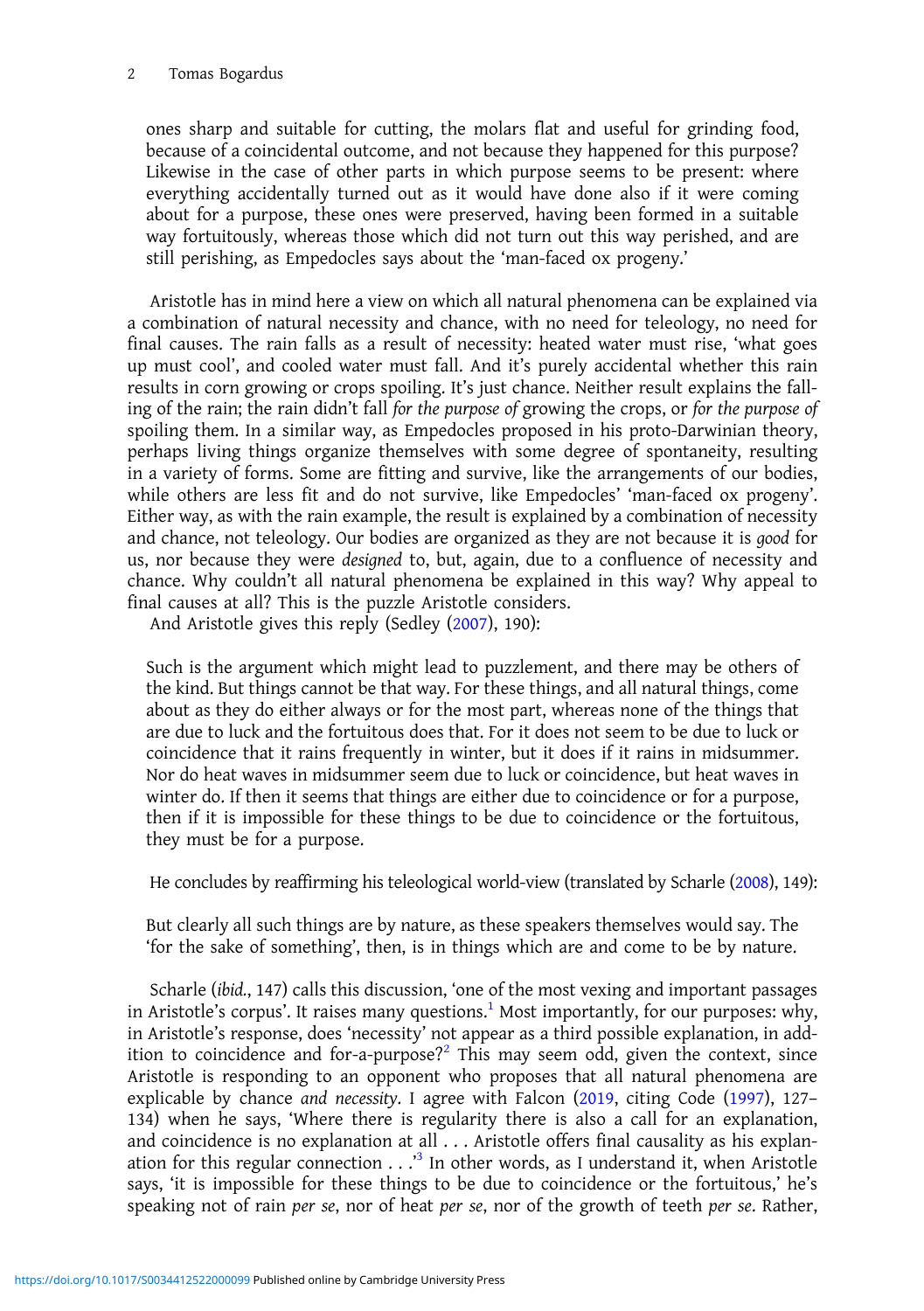'these things' refers to the regularity of rain (in the winter), the regularity of heat (in the summer), and the regularity of tooth growth in humans. He's speaking of those natural patterns.

Aristotle is responding to the claim that all natural phenomena can be explained fully via chance and necessity. The problem Aristotle points out is that chance and necessity are themselves natural phenomena: we see them all throughout nature. So how will Aristotle's opponents explain these natural phenomena, chance and necessity? Chance, Aristotle seems to grant, needs no further explanation; indeed, it seems that to say something happened by chance simply is to say that there is no further explanation. But necessity – regularity – he thinks, does call out for further explanation. Aristotle offers final causes as explanations of regularities: teeth grow as they do for the good of the organism, rain falls perhaps for the good of the crops, etc.<sup>4</sup>

By contrast, the Empedoclean materialist has no theoretical resources by which to explain these necessities, these regularities, or what we would now call 'the laws of nature'. And that's because, if the Empedoclean has only chance and necessity at his disposal when explaining natural phenomena, and the necessities or regularities themselves cannot be explained by chance – as Aristotle says, 'these things, and all natural things, come about as they do either always or for the most part, whereas none of the things that are due to luck and the fortuitous does that' – then they have no explanation at all, on the Empedoclean view.<sup>[5](#page-15-0)</sup> So, for Empedocles, something that seems to call for explanation in fact has none. That's a cost.

And that's Aristotle's insight in this passage: teleology can explain a widespread type of phenomenon – the patterns we observe in nature – that seem to need explanation, but which have no explanation on the Empedoclean view. Indeed, ultimately, teleology explains all natural phenomena, on Aristotle's view. In Metaphysics (1072b), Aristotle tells us that all nature moves for love of the Prime Mover, whom Aristotle occasionally calls 'God'. As C. S. Lewis [\(1964,](#page-22-0) 113) explains:

[W]e must not imagine Him moving things by any positive action, for that would be to attribute some kind of motion to Himself and we should then not have reached an utterly unmoving Mover. How then does He move things? Aristotle answers, κινεί ὡς ἐρώμενον, 'He moves as beloved.' He moves other things, that is, as an object of desire moves those who desire it. The Primum Mobile is moved by its love for God, and, being moved, communicates motion to the rest of the universe.<sup>[6](#page-15-0)</sup>

I think Aristotle is right that his view has a theoretical advantage here. Yet I believe he has underplayed his hand. We can follow the thread of his argument, and take things further. We can show that, by leaving these natural regularities unexplained, the Empedoclean leaves all natural phenomena unexplained. In the end, all scientific explanation fails, on this naturalistic, Empedoclean view.

# The main argument

I'd like to defend the following argument:

- 1. Any scientific explanation can be successful only if it crucially involves a natural regularity.
- 2. Any explanation can be successful only if it crucially involves no element that calls out for explanation but lacks one.
- 3. So, a scientific explanation can be successful only if it crucially involves a natural regularity, and this regularity does not call out for explanation while lacking one.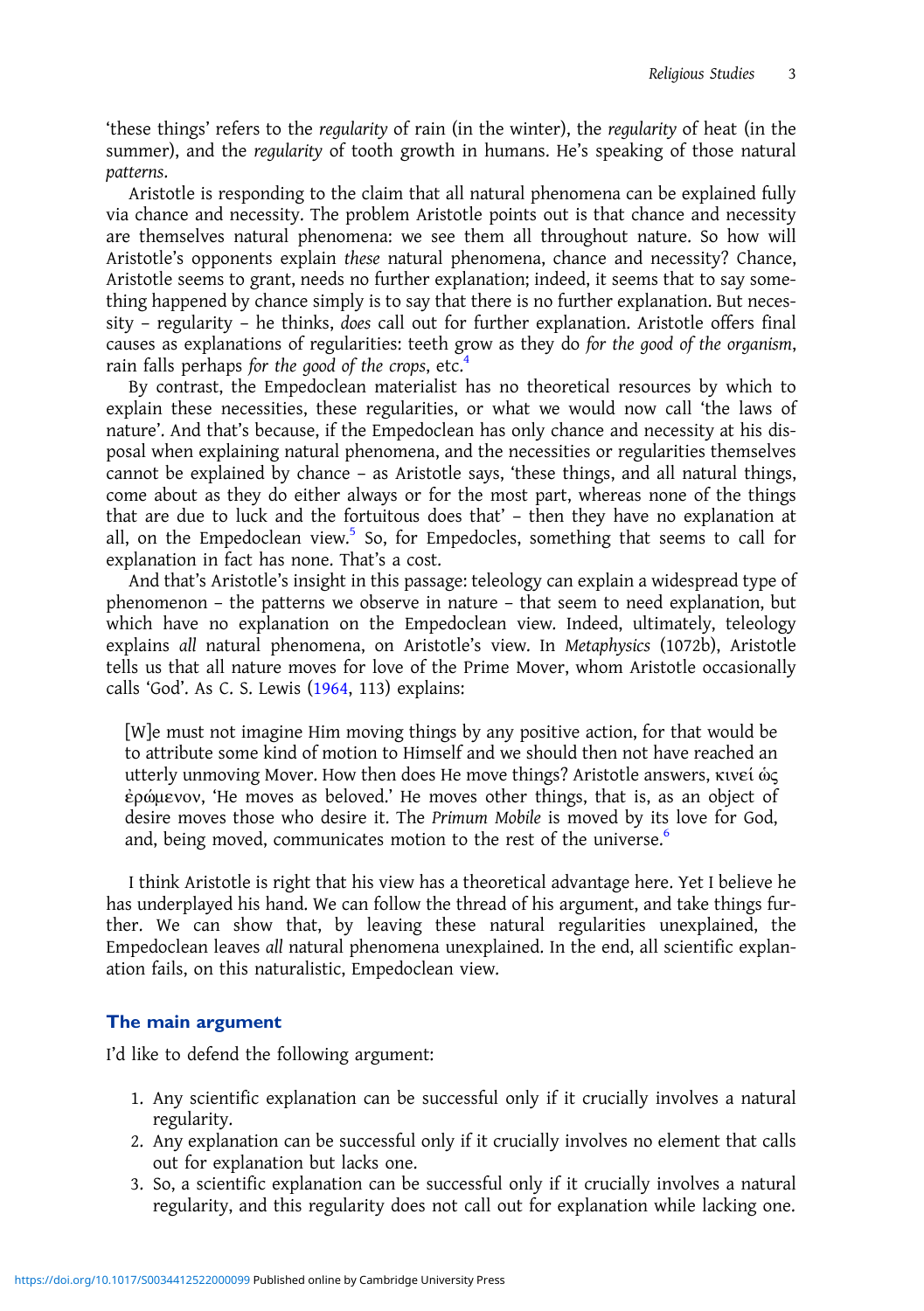- 4. If Naturalism is true, then every natural regularity calls out for explanation but lacks one.
- 5. So, if Naturalism is true, then no scientific explanation can be successful.

Let's begin our defense of this argument with the first premise, defining terms as needed.

## Premise 1: naturalism on the sea of scientific explanation

## **Naturalism**

I propose we begin by defining Naturalism. Here, there is disagreement. Rea ([2002](#page-22-0)) says Naturalism is best understood not as a proposition but as a research programme that treats the methods of science, and those methods alone, as basic sources of evidence. Others, like Armstrong [\(1978](#page-21-0), 265) and Danto ([1967,](#page-21-0) 448), take Naturalism to be the claim that the universe is causally closed. Quine ([1995](#page-22-0), 257) and Devitt ([1998,](#page-21-0) 45) say it's the view that only scientific inquiry produces knowledge, echoing Sellars's [\(1963](#page-23-0), 173) Protagorean mantra that 'science is the measure of all things: of what is that it is and of what is not that it is not'. Plantinga [\(2008\)](#page-22-0) defines Naturalism as a vague metaphysical thesis: 'Naturalism is the idea that there is no such person as God or anything like God; we might think of it as high-octane atheism or perhaps atheism-plus.' Aristotle, the Stoics, and Hegel may have claims to be atheists, Plantinga says, but Aristotle's Prime Mover, the Stoics' Noûs, and Hegel's Absolute exclude them from the halls of Naturalism.<sup>[7](#page-15-0)</sup>

I believe we can harmonize these answers by taking 'Naturalism' to name a collection of views and attitudes that are often held together.<sup>[8](#page-15-0)</sup> As Oppy ([2018,](#page-22-0) 21) puts it, 'naturalism is the view that: (a) science is our touchstone for identifying the denizens of causal reality; and (b) there are none but natural causal entities with none but natural causal powers'. The success of the natural sciences may prompt one to adopt, as a research programme justified pragmatically, the austere metaphysical landscape that Plantinga, Armstrong, and Danto describe, as well as the broadly empiricist epistemology that Quine, Devitt, and Sellars endorse, a landscape in which there are none but natural causal entities with natural causal powers. This general package, admittedly vague, is a fair approximation of what philosophers mean when they speak of Naturalism.

# The nature and structure of scientific explanations

Now, I wish to support premise 1 in my Main Argument: Any scientific explanation can be successful only if it crucially involves a natural regularity. To see this, let's think about the nature and structure of scientific explanations. A major and still influential contribution to this discussion is Carl Hempel's and Paul Oppenheim's [\(1948](#page-22-0), reprinted in Hempel [1965](#page-21-0)) Deductive-Nomological Model of scientific explanation. On this model, a scientific explanation consists of two parts: explanandum and explanans. The explanandum is a proposition describing the scientific phenomenon to be explained. The explanans comprises a set of propositions that entail the explanandum, and which must be true for the explanation to succeed. Hence, 'Deductive-Nomological' model. And the model is 'nomological' because, according to Hempel, for a scientific explanation to succeed, a law of nature must feature crucially in the explanans, that is, it must be essential for the deduction to be valid. In a nutshell, the idea is that science explains a phenomenon by showing how prior (physical) conditions entail that phenomenon, via bridge principles. These bridge principles are, according to this model, laws of nature.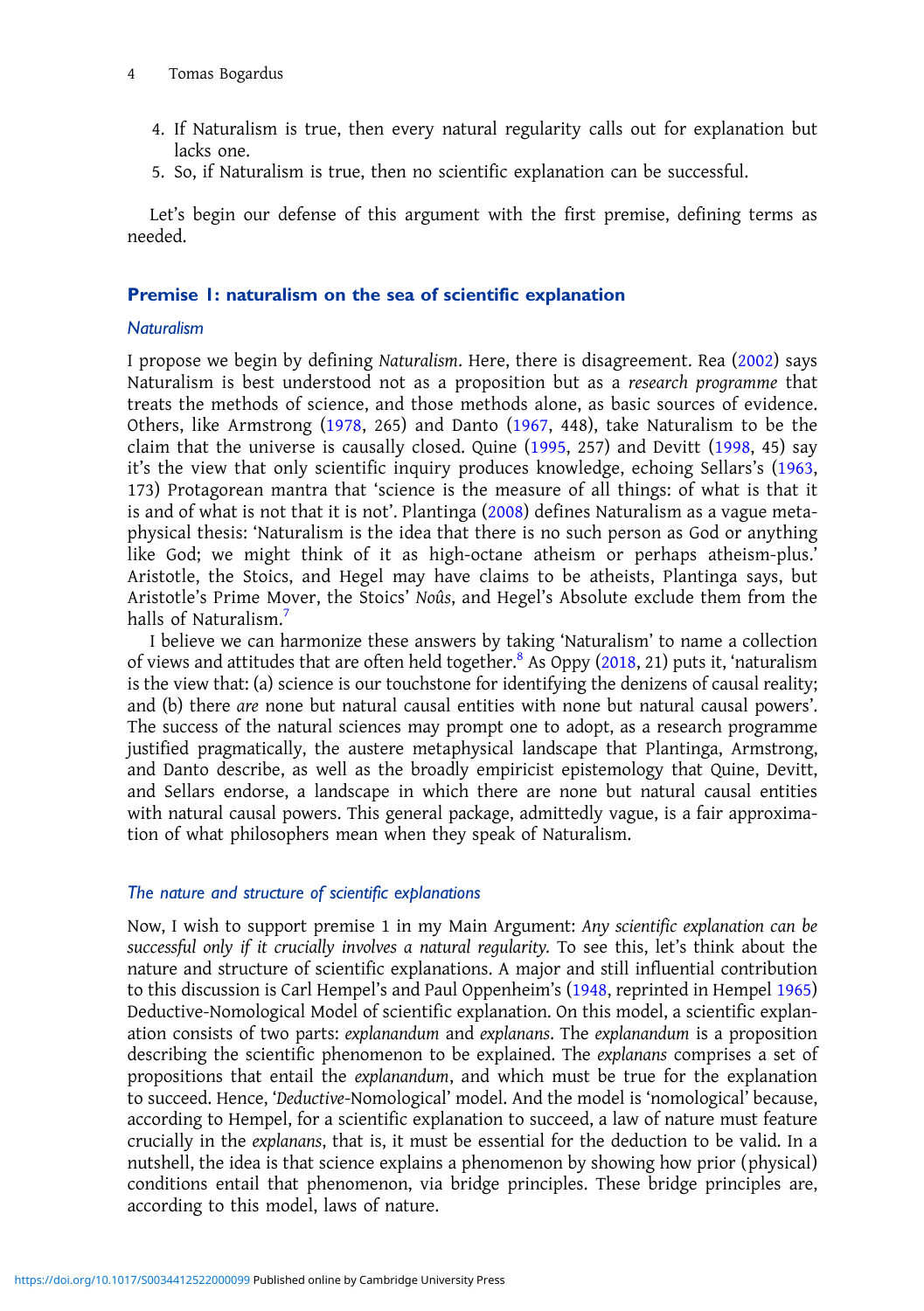Woodward [\(2019](#page-23-0)) gives us this example of a scientific explanation on the Deductive-Nomological Model:

[C]onsider a derivation of the position of Mars at some future time from Newton's laws of motion, the Newtonian inverse square law governing gravity, and information about the mass of the sun, the mass of Mars and the present position and velocity of each. In this derivation the various Newtonian laws figure as essential premises and they are used, in conjunction with appropriate information about initial conditions (the masses of Mars and the sun and so on), to derive the explanandum (the future position of Mars) via a deductively valid argument.

In subsequent decades, there ensued debate over the necessity and sufficiency of the conditions proposed by the Deductive-Nomological Model. Many of these concerns focused on the problem of explanatory asymmetries<sup>[9](#page-15-0)</sup> as well as explanatory irrelevan-cies.<sup>[10](#page-15-0)</sup> Attempts to solve these problems all assume that laws of nature – or at least exception-less universal generalizations – will feature crucially in scientific explanation.<sup>[11](#page-16-0)</sup> Since it is so important for our purposes, it bears repeating that not one of these propo-sals challenges the necessity of laws of nature for successful scientific explanations.<sup>[12](#page-16-0)</sup> So, let us turn now to the idea that laws of nature are not in fact necessary for successful scientific explanations, nor are even exception-less universal generalizations necessary.

Woodward [\(2000](#page-23-0), [2019](#page-23-0)) points out that there are at least some explanations offered in the social sciences appealing to generalizations that admit of exceptions, for example Mendel's Law of Segregation.<sup>[13](#page-16-0)</sup> To accommodate this suggestion, we'll use the term 'natural regularity' to refer to any of these: a law of nature, an exception-less universal generalization describing natural phenomena, or a law-like principle of the special sciences, even if it admits of exceptions. Premise 1 claims only that any successful scientific explanation must feature some natural regularity or other. These regularities may be inviolable laws of nature, or simply exception-less universal generalizations describing natural phenomena, or even, perhaps, principles of the special sciences that admit of exceptions. As for whether the regularity has a further explanation, at present it makes no difference. The point, so far, is simply that, after much philosophical work on the structure of scientific explanation, it seems clear that any scientific explanation must feature some natural regularity or other. The entire scientific enterprise, you might think, is to unearth the deep patterns of the universe, to order the future and the past in the relation of expectation. And the natural regularities are what link the past to the future in this way.

## Premise 2: the hole in Naturalism's hull

We've established that any scientific explanation can be successful only if it crucially involves a natural regularity. Let's move now to our second premise in the Main Argument: Any explanation can be successful only if it crucially involves no element that calls out for explanation but lacks one.

First, what is it for something to 'call out' for explanation? Recall that Aristotle seemed to think that any natural regularity 'calls out' for explanation: it's not the sort of thing that requires no further explanation – because it's obvious, or self-explanatory, etc. – it can be further explained, and ceteris paribus it is a deficiency of a theory if the theory leaves it unexplained. $14$ 

Now, with regard to premise 2, our general question is this: for any phenomenon P, could any putative explanation E of P be successful if E crucially involves some element that calls out for explanation but lacks one?<sup>[15](#page-16-0)</sup> We will wonder below about the particular case in which the phenomenon is a natural regularity. But, with regard to the general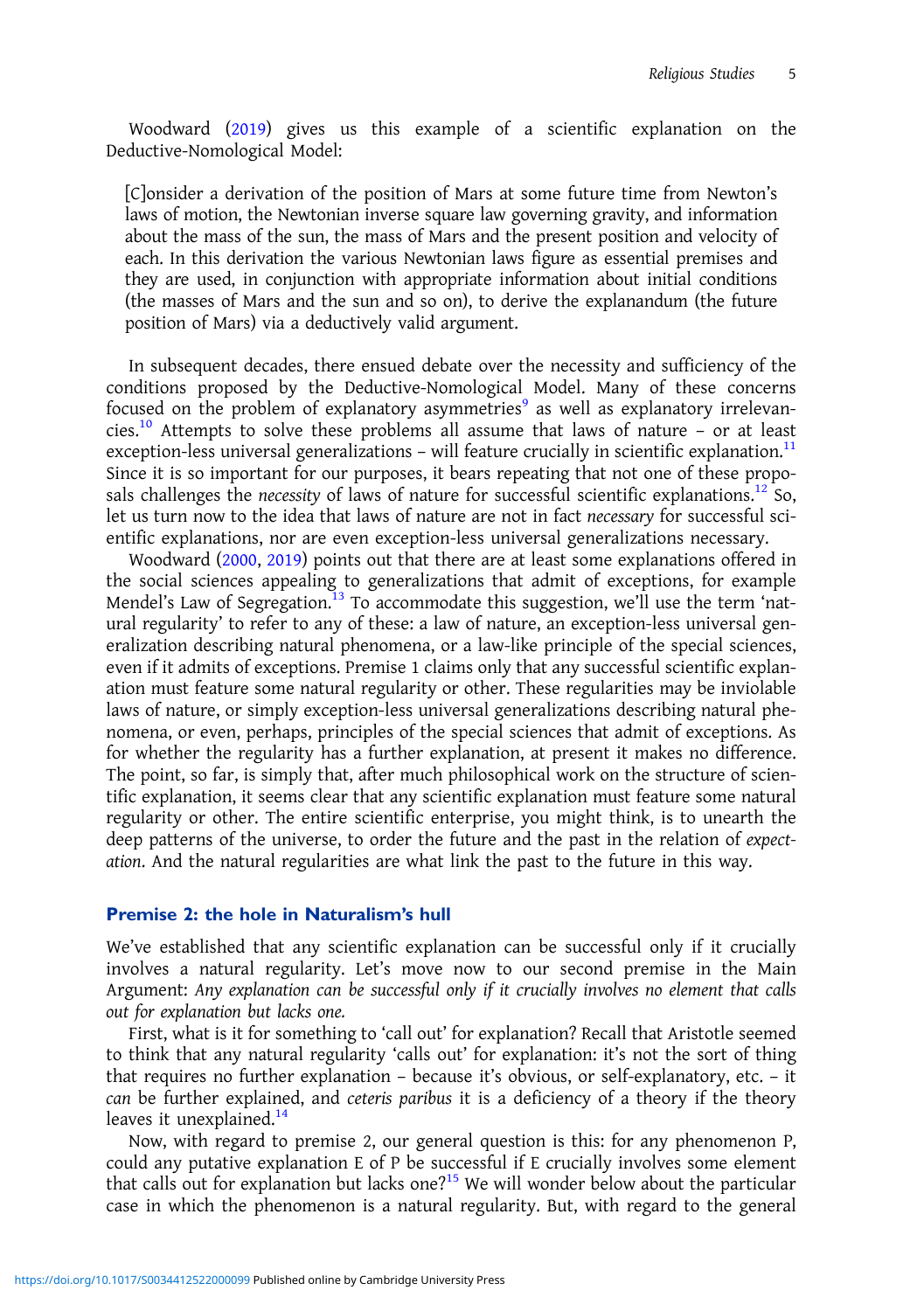form of the question, I believe the answer turns on our judgments concerning cases like this. Imagine we lived in a pre-scientific age, and we wondered how the Earth remained stationary beneath our feet. Why isn't it falling, or rising, or otherwise moving around? One possibility is that there is no explanation of this fact; the Earth is stationary, and that's the end of the story. Our inquiry finds no satisfaction here. But suppose we meet a man who offers this explanation: the Earth is stationary because it rests on the back of a stationary turtle. Now, it may seem as though this would explain why the Earth is stationary: it's held in place by that stable turtle, bless him. But, evidently, it depends. Whether this turtle explains why the Earth is stationary depends on whether there's any explanation of how this turtle remains stationary. For suppose the man says, 'No, there is no further explanation. The turtle rests on nothing.' I suggest that the promise of an explanation of the stationary Earth has merely been deferred, but ultimately not fulfilled. A bit of argument in support of this suggestion goes like this: insofar as there's a connection between explanation and understanding – as Woodward ([2019](#page-23-0)) puts it, 'One ordinarily thinks of an explanation as something that provides understanding' – this explanation has failed, since we're not in a position to understand why the Earth is stationary. So, if there's no explanation of the turtle's stable position, it turns out that we have, in the end, no explanation of the Earth's stable position. For the same reason, adding another turtle to hold up the first turtle won't help, if that second turtle's position has no further explanation. And this goes no matter how many turtles we put down there, at least so long as that number is finite. (For the infinite case, see below.)

Again, the general principle we're considering in this section is this: for any phenomenon P, any putative explanation E of P can be successful only if E does not crucially involve any element that calls out for explanation but lacks one.<sup>[16](#page-16-0)</sup> And it looks as though, in this case at least, the putative explanation (the support of the turtle) of the phenomenon (the stationary Earth) fails, because the putative explanation crucially involves some element that is itself unexplained (in this case, the turtle's stable position).<sup>[17](#page-17-0)</sup> There seems to be nothing unusual about this instance of the general principle currently under consideration, and the reader can easily supply more. So, we have here the makings of a proof for the universal generalization that is our second premise. If such a principle can be shown to hold with any randomly chosen example, it holds for any example. Of course, my failure to find counterexamples is no guarantee there are none. But what can I do beyond trying my best, and then leaving it to the reader to decide?<sup>[18](#page-17-0)</sup>

So far, we've supported our first two premises:

- 1. A scientific explanation can be successful only if it crucially involves a natural regularity.
- 2. Any explanation can be successful only if it crucially involves no element that calls out for explanation but lacks one.

From these premises, it follows that:

3. A scientific explanation can be successful only if it crucially involves a natural regularity, and this regularity does not call out for explanation while lacking one.

Now, let us turn to our fourth and final premise.

# Premise 4: Naturalism takes on water

Our fourth premise says that, if Naturalism is true, then every natural regularity calls out for explanation but lacks one. To prove this, let's begin by thinking about natural regularities,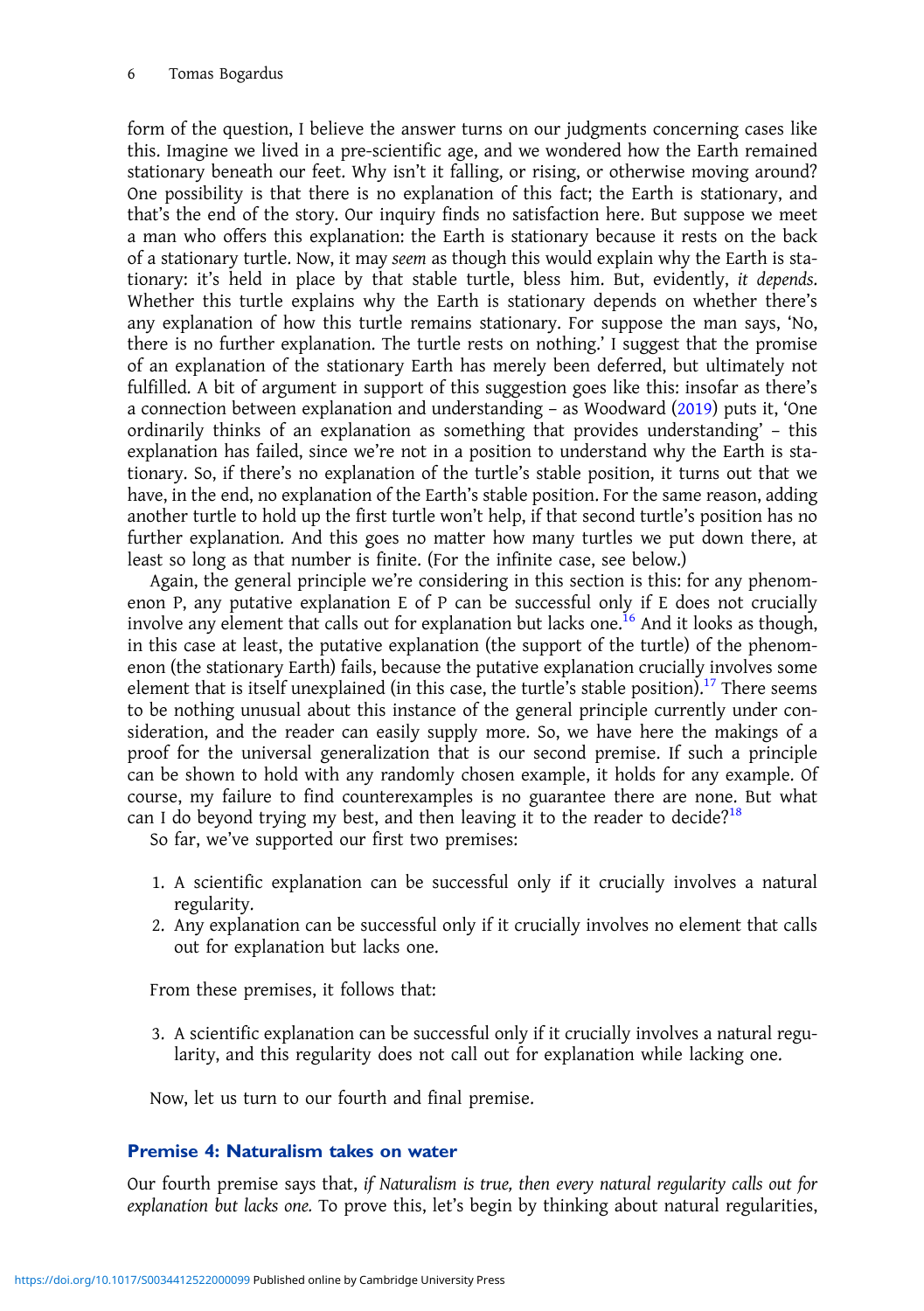and possible patterns for their explanation. Take perhaps a law of physics, like the Einstein Field Equations, or Maxwell's Equations. Or take a principle of the special sciences, like Mendel's Law of Segregation, or the Second Law of Thermodynamics, or the Ideal Gas Law, all of which admit of exceptions.<sup>[19](#page-17-0)</sup> Or take even a principle of the folk sciences, like Aristotle's regularity that 'what goes up must cool, and what cools must become water and come down', or that it rains frequently in winter. Whichever regularity you choose, let's call it 'R'. Recall that Aristotle seemed to think that regularities 'call out' for explanation: they can be further explained, as they are on his view, and ceteris paribus a theory that explains them is better than one that doesn't. Why would a Naturalist agree? Well, recall that many natural regularities actually do have deeper explanations, on Naturalism. For any natural regularity you choose – even laws that appear to be fundamental, on Naturalism – it is in principle possible to find a further explanation of this law, perhaps in terms of deeper laws, or perhaps by abandoning Naturalism and appealing to supernatural entities. So, for any natural regularity you choose, deeper explanation is at least possible, on Naturalism. And, ceteris paribus, deeper explanation is better.

We'll discuss this more below, but for now let's grant that, at least prima facie, regularities call out for explanation. If a regularity like R has no further explanation, then R is what we'll call 'brute'. It's not merely that we don't know what the explanation is; on this possibility, there literally is no explanation to be had for R. If, on the other hand, R has some further explanation, then there are three possible options.

The first option is that this regularity R has some further explanation, and this chain of further explanation eventually terminates. Perhaps the explanation of R is a scientific explanation – a derivation of R in terms of other, more fundamental natural regularities – and this process of further scientific explanation eventually terminates.<sup>[20](#page-17-0)</sup> Or perhaps non-scientific explanation is involved, for example in terms of God. In any event, on this possibility, the chain of explanation eventually ends. Let's call this 'Explanatory Foundationalism', or 'Foundationalism' for short. Another possibility is that this process of further explanation continues forever, without repeating. We'll call this 'Explanatory Infinitism', or 'Infinitism' for short. A final possibility is that this process of further explanation continues forever, but by looping back on itself, as it were, perhaps to include the original regularity, R. We'll call this 'Explanatory Coherentism', or 'Coherentism' for short.

Within Foundationalism, there are two possibilities. When the chain of scientific explanation of our natural regularity R terminates, the final scientific explanation features a final regularity – call it 'R<sub>f</sub>' – that has no further *scientific* explanation. But we might ask whether this final natural regularity  $R_f$  – the natural regularity that must feature in the final scientific explanation of R, according to premise 1 – has any further explanation at all. Such an explanation of  $R_f$  might take the form of an Aristotelian 'final cause', in terms of the good, or perhaps a personal explanation in the tradition of Plato's dēmiourgos, from the Timaeus, the Divine Craftsman, the 'maker and father of the universe' (Timaeus 28c, Cooper ([1997\)](#page-21-0), 1235). That is, following Aristotle, we may immediately explain  $R_f$  in terms of the good, as the Primum Mobile moves for love of the Prime Mover, itself the ultimate good. Or, following Plato, we may explain  $R_f$  in terms of the plans and intentions of a Divine Craftsman, which are then, ultimately, explained in terms of the good.<sup>21</sup> So that's one possibility, on Foundationalism: the final scientific explanation of our regularity, R, has no further scientific explanation, but the natural regularity featuring in that final scientific explanation of  $R - R_f$  – has a further explanation nonetheless. As this explanation is ultimately teleological, we'll call this option 'Teleological Foundationalism'.<sup>[22](#page-18-0)</sup>

The alternative is that, though R begins a chain of further scientific explanation, the chain eventually terminates with a final scientific explanation, and this final scientific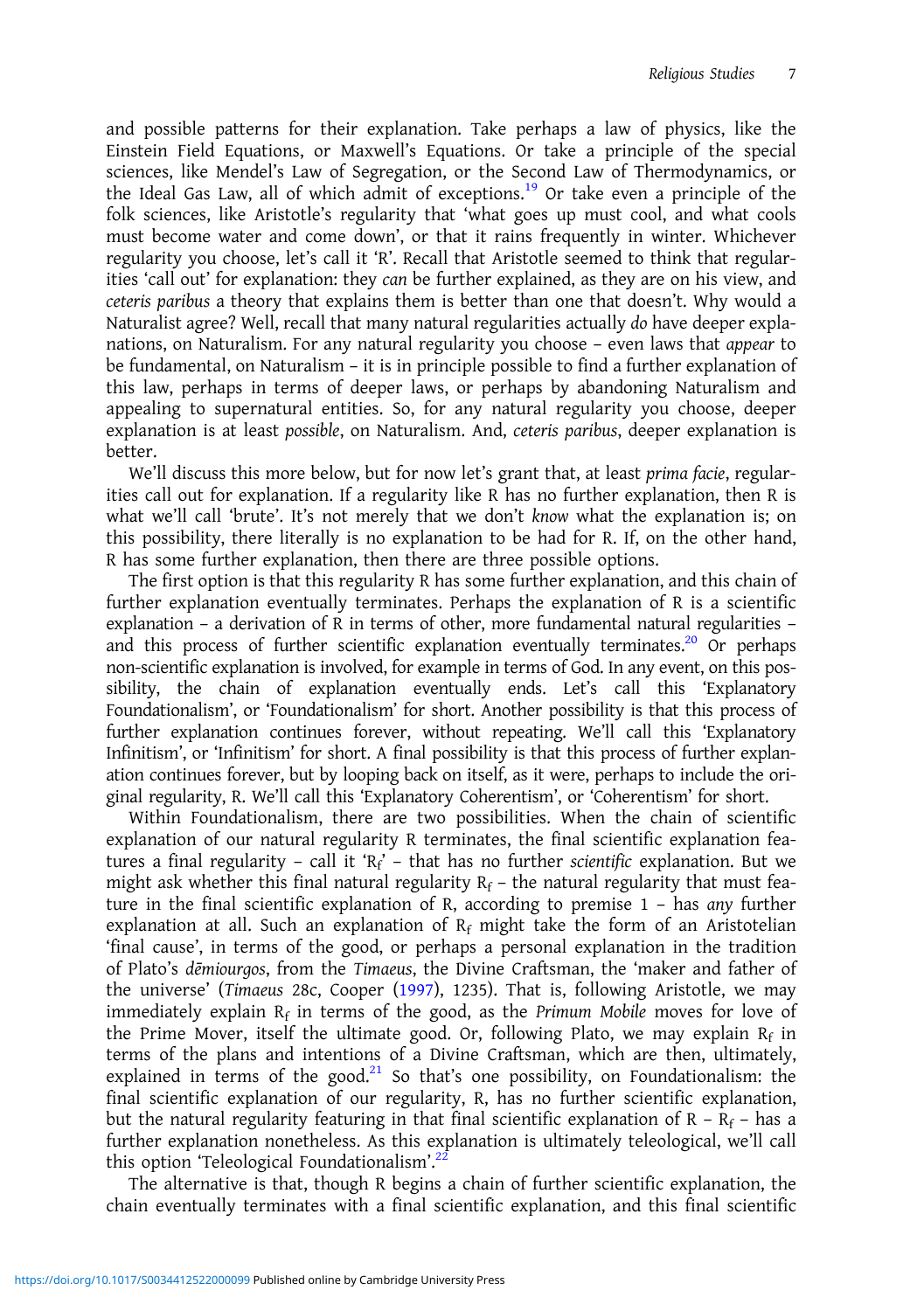explanation of R has no further explanation at all. And this would be true even though, qua scientific explanation, this final scientific explanation features another regularity  $R_f$ , which prima facie calls out for further explanation, as we've said. Nonetheless, this regularity  $R_f$  featuring in the final scientific explanation of R is genuinely brute, on this alternative. We'll call this alternative 'Brute Foundationalism'. I propose that we also include under this banner the option on which our regularity R has no further explanation at all, and is *itself* genuinely brute. R is itself  $R_f$ , the foundation, on this option, and therefore is the limit case of Brute Foundationalism. However, if we need a name for it, we might call it 'Simple Brute Foundationalism', as opposed to 'Extended Brute Foundationalism', on which our regularity R has further scientific explanations until we hit the foundational scientific explanation, featuring a distinct, final brute regularity  $R_f$ .

The space of possibilities, therefore, looks something like this, where arrows represent the (putative) explanation relation (Figure 1): $23$ 



Figure 1. Possible structures of explanation for natural regularities.

So it looks as though we're in a position to affirm that, if Naturalism is true, the pattern of any putative explanation for any natural regularity must end with something brute, or go on forever, or involve a loop. The only option left out in the consequent here is Teleological Foundationalism. So the claim is that Naturalism is consistent with any pattern of putative explanation for natural regularities, except Teleological Foundationalism. Why think that's true?

Well, we've defined Naturalism as a positive attitude toward the sciences, together with – on the propositional side – a somewhat vague association of the austere metaphysics of, for example, Quine and Armstrong, and a broadly empiricist epistemology.<sup>24</sup> Naturalists, as Plantinga put it, don't believe in God, or anything at all like God. Though Naturalism is vague, it clearly seems to rule out a Platonic view on which a Divine Craftsman (very much like God) not only exists, but figures into the explanation of natural regularities. Plantinga also thought it ruled out Aristotle's Prime Mover, the non-physical Noûs that lies beneath and explains the physical world, and this seems right to me.<sup>25</sup> Naturalism also finds it hard to square knowledge of these sorts of teleological explanations with empiricism, and the widely alleged banishment of final causes during the Scientific Revolution attests to this. If that's right, then Teleological Foundationalism – either of the Aristotelian or the Platonic variety – is not available for the Naturalist. This leaves, then, either Simple Brute Foundationalism, Extended Brute Foundationalism, Infinitism, or Coherentism. When it comes to explaining natural regularities, those patterns are the only possibilities available to the Naturalist.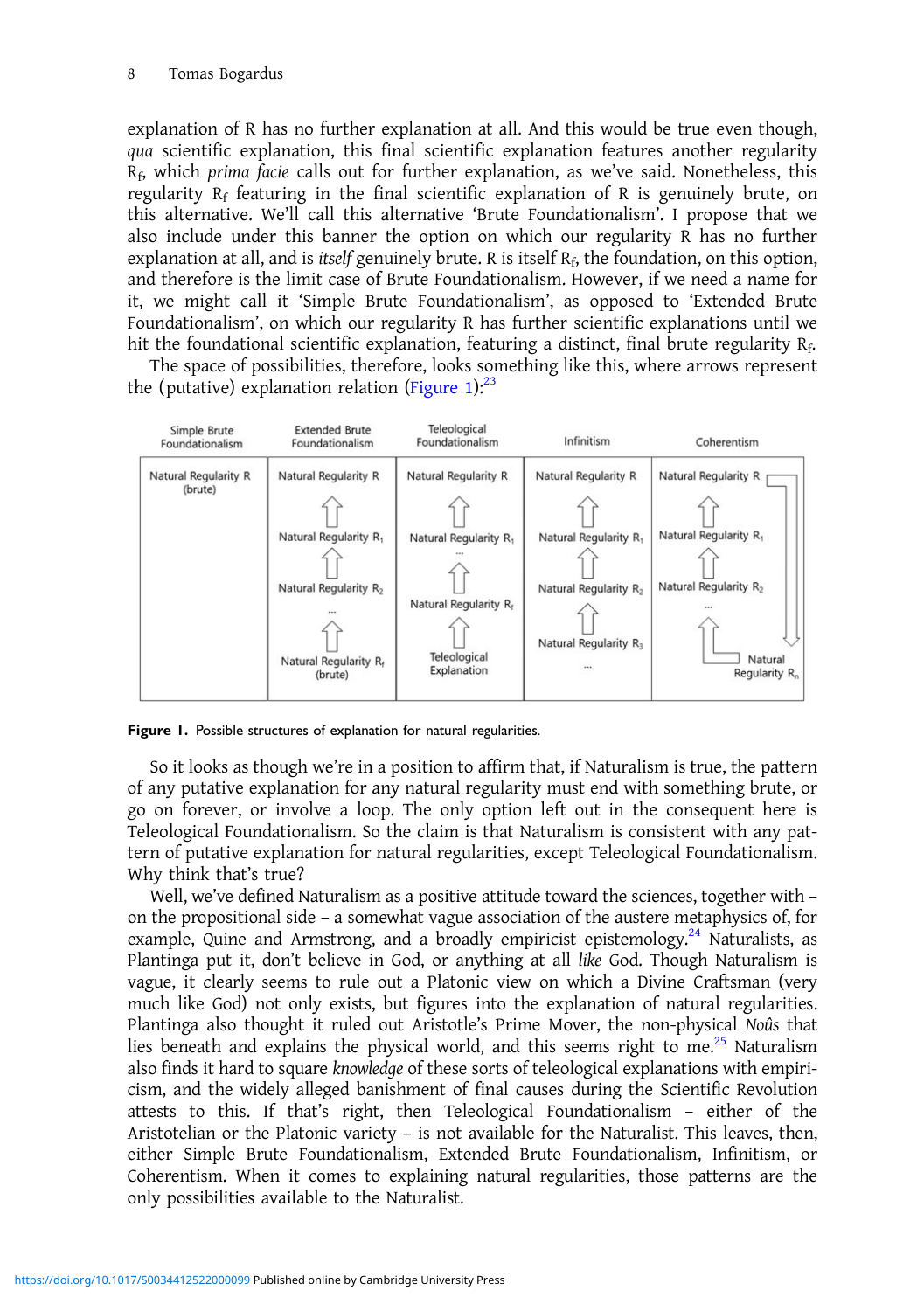#### Natural regularities call out for explanation, yet cannot explain themselves

Let's think about Brute Foundationalism, either of the Simple or Extended variety. Both patterns feature natural regularities with no further explanation. Would this be acceptable? Or do natural regularities call out for further explanation, being unable to explain themselves? To answer this, we can divide theories of laws of nature – or natural regularities in general – into two broad categories. On a Humean view, so-called 'laws of nature' simply are patterns of constant conjunction, patterns of spatio-temporal succession, and there's nothing beyond these patterns that lies behind and explains them. On this view, as Maudlin ([2007,](#page-22-0) 172) put it, 'the laws are nothing but generic features of the Humean Mosaic'. And these regularities are somewhat paradoxical, on the Humean view: very familiar, and yet immediately mysterious. Scratch the surface of any commonly observed pattern in nature, which constitutes a law, on this view, and you'll find no explanation – not because of any limitation on your part, but because there literally is no explanation for these laws.<sup>[26](#page-18-0)</sup> Yet these laws call out for explanation: why are they this way, rather than some other way?<sup>[27](#page-18-0)</sup> At least, Aristotle thought so, and you might as well.<sup>[28](#page-18-0)</sup>

On Non-Humean views, by contrast, there is something that lies behind and explains the patterns of constant conjunction that Hume noticed, and these – not the patterns themselves – are what are properly called 'laws of nature'. On some Non-Humean views, laws of nature are analysable; on other non-Humean views, they are un-analysable. Perhaps the most prominent theory on which laws of nature are analysable comes from Armstrong ([1983](#page-21-0)), Dretske ([1977\)](#page-21-0), and Tooley ([1977\)](#page-23-0). On this view, laws of nature are analysable in terms of nomic necessitation relations between universals. Yet this necessity is merely 'nomic', not metaphysical or logical. As to why the actual nomic necessitation relations hold between universals rather than other relations, no answer is given – at least, not by the Naturalist. These relations could have been different, and yet they aren't. So, on this view, one can see that laws of nature – understood as contingent nomic necessitation relations between universals – are mysterious. These relations may seem apt to help explain the natural regularities that we observe, yet these relations do not explain themselves, even though they seem to be the sort of things that could have an explanation, and indeed call for one.

On another Non-Humean view (e.g. Harré & Madden, [1975](#page-21-0)), laws of nature are analysable in terms of substances' causal powers, and liabilities to exercise those powers under certain conditions.<sup>[29](#page-19-0)</sup> As Swinburne ([2010](#page-23-0), 217) puts it, 'That heated copper expands is a law is just a matter of every piece of copper having the causal power to expand, and the liability to exercise that power when heated.' For our purposes it is important to note, as Swinburne (ibid.) continues, 'As a matter of contingent fact substances fall into kinds, such that all objects of the same kind have the same powers and liabilities.' So, on this type of view, laws of nature are analysed in terms of the powers and liabilities of substances. But, either it's a contingent fact that each substance-type has the powers and liabilities that it does, or, if each substance-type has those powers and liabilities essentially, it's a contingent fact that our universe has those substance-types rather than others, and it's a contingent fact that any particular object is the type of substance that it is. In other words, to take a particular example, either heated copper expands is a contingent truth, since copper could have had different powers and liabilities, or heated copper expands is a necessary truth about copper, yet it's a contingent fact that heated copper expands is true of anything our universe, let alone this particular object before me. (Though it may be necessary that copper expands when heated, it's contingent that this object be copper, and this fact calls out for explanation.) Either way, laws of nature would, on this view, call out for further explanation: either, 'Why is copper this way rather than some other way?' or 'Why do laws about copper describe anything in our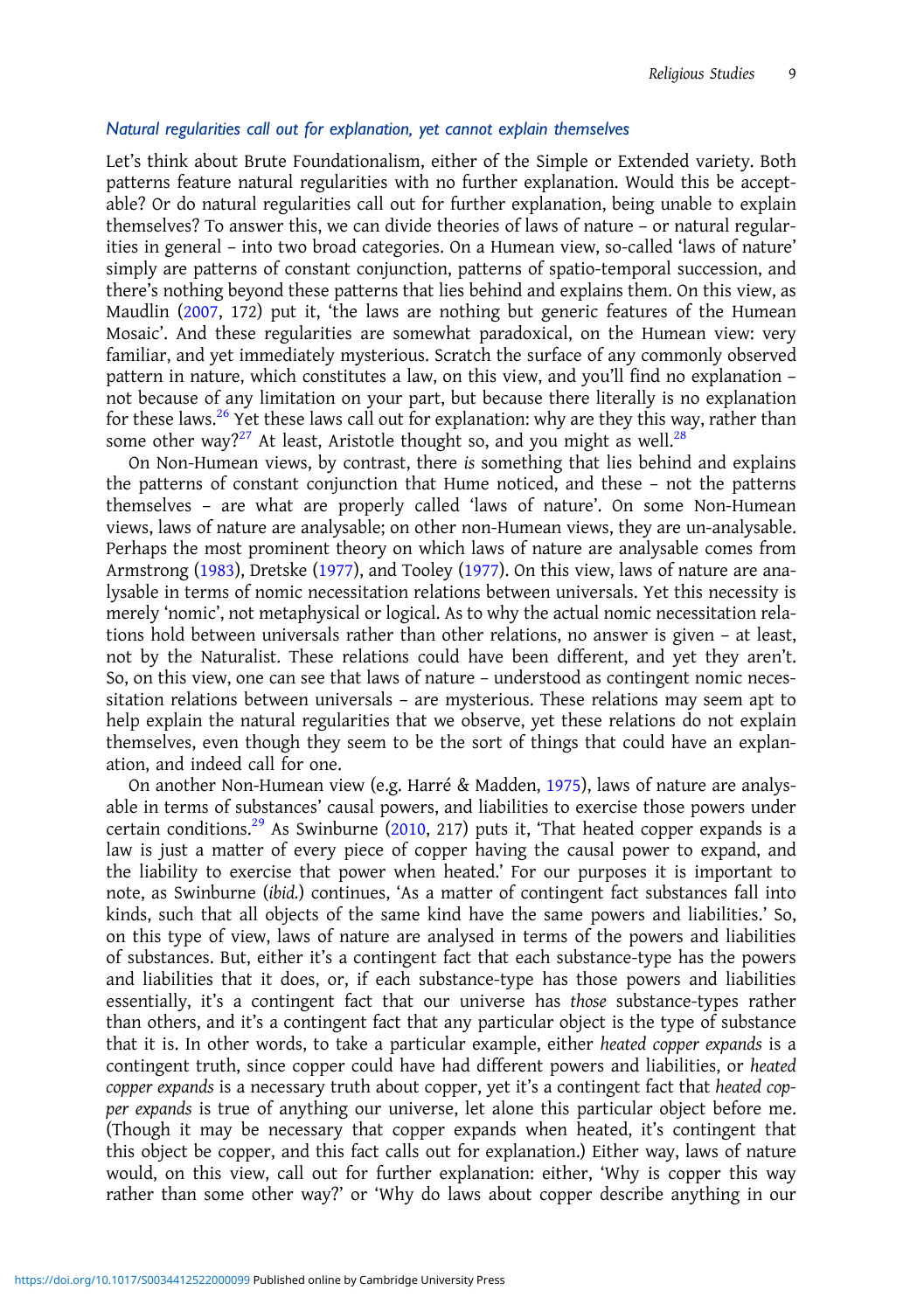universe, rather than laws about schmopper, which is just like copper but with different powers and liabilities?'<sup>[30](#page-19-0)</sup> Likewise with the powers and liabilities in terms of which the laws are analysed or explained: they do not explain themselves, and indeed they call out for further explanation.

On a third Non-Humean view (cf. Maudlin, [2007](#page-22-0)), laws of nature lie behind and explain the patterns of spatio-temporal succession that we observe in nature, and yet these laws are not analysable in any deeper terms. They are primitive. The laws are mysterious 'frozen accidents', to use Davies's [\(2013\)](#page-21-0) evocative expression: constant through time and space, but metaphysically contingent, with no deeper analysis or explanation. They could have been different, and perhaps they even were different at some time in the past. Again, on this view, the laws of nature are posited to help explain the natural regularities that we observe, and yet the laws of nature do not explain themselves. They call out for explanation, but have none.

I think we are now in a position to affirm that natural regularities call out for explanation, and yet no natural regularity can explain itself. This is true of any bona fide fundamental law of nature, and a fortiori true of any principle or regularity of the special sciences. It follows, then, that any natural regularity with no further explanation is left unexplained, and this is a deficiency. The natural regularity calls out for explanation, and cannot explain itself. This will apply, on Simple and Extended Brute Foundationalism, to that final link in the chain of explanations for any natural regularity. For Simple Brute Foundationalism, there's only one link in the chain, and so it follows that, on this pattern, the natural regularity in question calls out for explanation, and yet is unexplained. But let's see if Extended Brute Foundationalism fares any better. Could a natural regularity be explained by an extended chain of explanations in terms of more fundamental natural regularities, if this chain eventually terminates in something brute?

## Extended Brute Foundationalism

As we've said, for any scientific explanation you choose, there will feature some natural regularity – call it 'R'. On Extended Brute Foundationalism, R will call out for explanation, and yet will not explain itself (as we've shown above), but instead will have some deeper scientific explanation, featuring some further natural regularity  $R_1$ . This pattern continues until we hit some final, fundamental explanation, featuring some natural regularity  $R_f$ . On Extended Brute Foundationalism,  $R_f$  is brute; it has no further explanation, and, as we argued in the last section, it cannot explain itself. Now, the question before us is: could R be successfully explained by a pattern like this?

Before answering that question, let me just quickly say that I believe many Naturalists subscribe to scientific explanation in the pattern of Brute Foundationalism, either of the Simple or Extended variety, depending on the regularity. Here's Carroll's (2012, 193) impression of the state of the field: 'Granted, it is always nice to be able to provide reasons why something is the case. Most scientists, however, suspect that the search for ultimate explanations eventually terminates in some final theory of the world, along with the phrase "and that's just how it is".<sup>[31](#page-19-0)</sup>

The alternative to Brute Foundationalism, for the Naturalist, is that there are no fundamental laws of nature: either there are ever more fundamental laws, but no bottom, or the laws circle back on themselves in a loop of explanation. We'll look at reasons against Infinitism and Coherentism below. For now, let's just say that many Naturalists accept Brute Foundationalism, perhaps because they believe that there are some truly fundamental physical particles, and, so, the laws governing them will also be truly fundamental, with no further explanation.<sup>[32](#page-19-0)</sup> In a classic work on this question, Oppenheim and Putnam [\(1958](#page-22-0), 9) place a finitude of levels as one of the 'conditions of adequacy' of any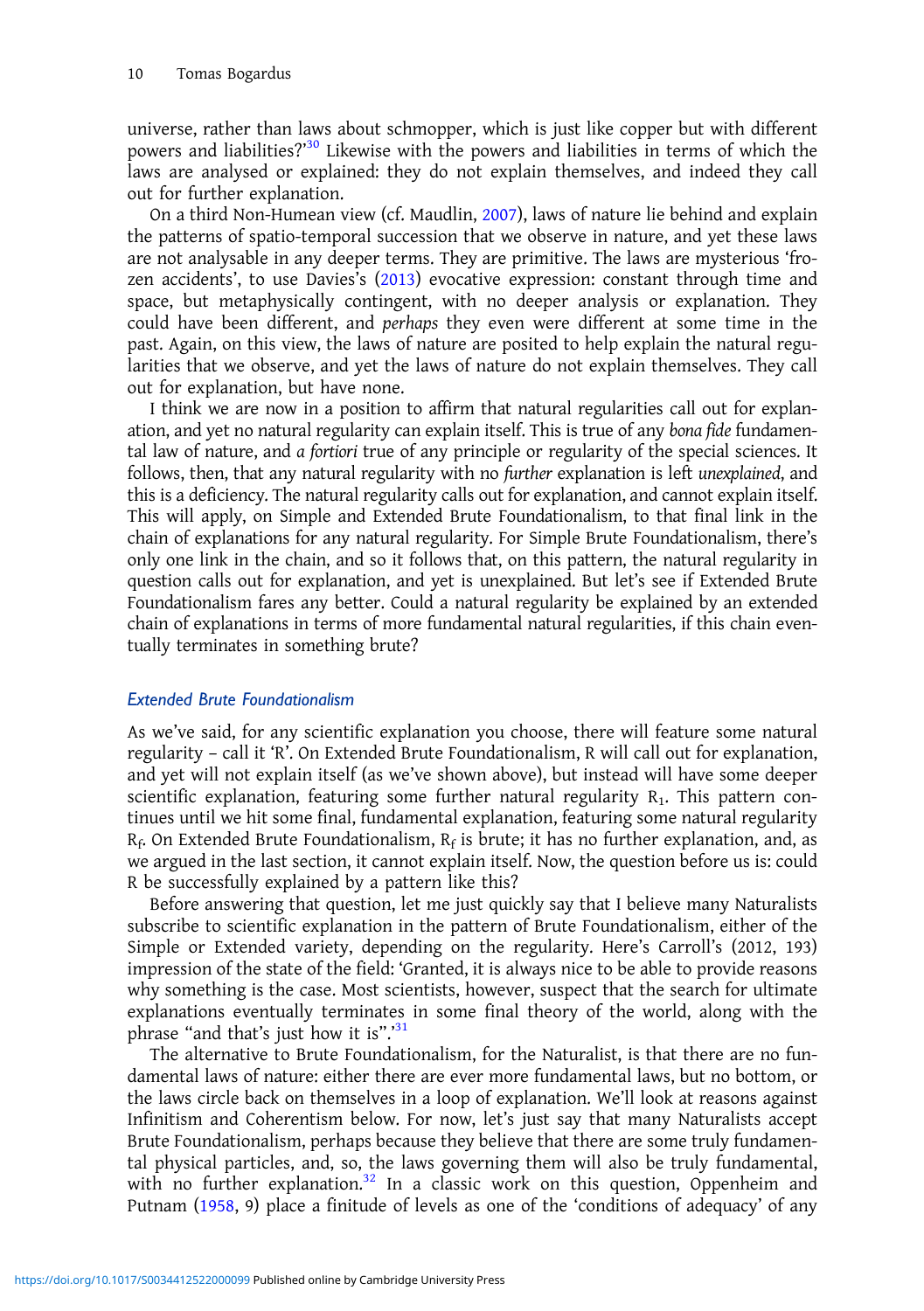proposal to unify the sciences via reduction. They appeal to theoretical virtues (ibid., 12ff.) when commending their layered model of the sciences, with elementary particles as the fundamental level, just beneath atoms, which are just beneath molecules, and so on through cells and living things. $33$ 

So, as I say, many Naturalists seem to think of scientific explanation – in particular, the explanatory status of natural regularities that feature therein – along the lines of Brute Foundationalism. Simple Brute Foundationalism for the fundamental laws, Extended Brute Foundationalism for every other natural regularity.

Now, the main question of this section is: on Extended Brute Foundationalism, would any natural regularity R featuring in some scientific explanation be explained? On this view, R is meant to have some further explanation in terms of a deeper regularity  $R_1$ , and so on to some fundamental natural regularity  $R_f$ , and  $R_f$  is truly brute, truly unexplained. I believe we can work backwards, as it were, to see that, on this pattern, R would not be explained. For consider a case with three steps, where R is meant to be explained in terms of  $R_1$ , and  $R_1$  in terms of  $R_2$ , and  $R_2$  in terms of a final, fundamental natural regularity,  $R_f$ . Focus on the last step, where  $R_f$  is posited to explain the immediately prior natural regularity  $R_2$ . And now recall premise 2, according to which any explanation can be successful only if it crucially involves no element that calls out for explanation but lacks one. Premise 2 entails that, since  $R_f$  calls out for explanation but lacks one, and  $R_f$  figures crucially in the purported explanation of  $R_2$ , this purported explanation of  $R_2$  fails.  $R_2$ , it turns out, calls out for explanation, and yet is unexplained (by itself, or by  $R_f$ ). This argument extends, of course, to  $R_1$ , and then further to R itself.

In the end, we conclude that, on Extended Brute Foundationalism, R calls out for explanation, and yet is unexplained. The putative deeper explanations merely offered promissory notes, and the bruteness of  $R_f$  means these promissory notes cannot be redeemed. The mystery of the original regularity R is only amplified by these further putative explanations, not diminished, just as we saw with the example above involving a turtle supporting the Earth. So much, then, for explanation of natural regularities in the pattern of Extended Brute Foundationalism.

#### Infinitism

Let's turn now to Infinitism. Start again with any scientific explanation, which, we've argued, must involve some natural regularity, R. According to Infinitism, R will not explain itself, but instead will have some deeper scientific explanation, featuring some further natural regularity  $R_1$ . This pattern continues forever. According to Infinitism, every natural regularity has an explanation in terms of a deeper regularity, and there is no final, fundamental regularity. Now, the question before us is: could R be successfully explained by a pattern like this?

Schaffer [\(2003\)](#page-22-0) gives a spirited defence of 'infinite descent', that is, the idea that there is no fundamental level of reality, at least not one comprised of physical atoms, though his final position seems to be agnosticism (ibid., 505-6).<sup>[34](#page-19-0)</sup> Schaffer [\(2003](#page-22-0), 499-500; [2007](#page-22-0), 183-184) and Block [\(2003](#page-21-0), 138) cite various scientists expressing support for the possibility of infinite descent, which also counts for something. And Leibniz seems to have actually endorsed the idea, which perhaps counts for more.<sup>[35](#page-19-0)</sup>

Now, we saw above some reasons from Hempel, Oppenheim, and Cameron to think that there is a fundamental level, and, so, the process of scientific explanation does not go on forever. These reasons had to do with the theoretical virtues of this view as compared to Infinitism. Cameron ([2008,](#page-21-0) 12) reports the intuition against infinitely descending chains of dependence, and denies that this intuition 'can be justified by any more basic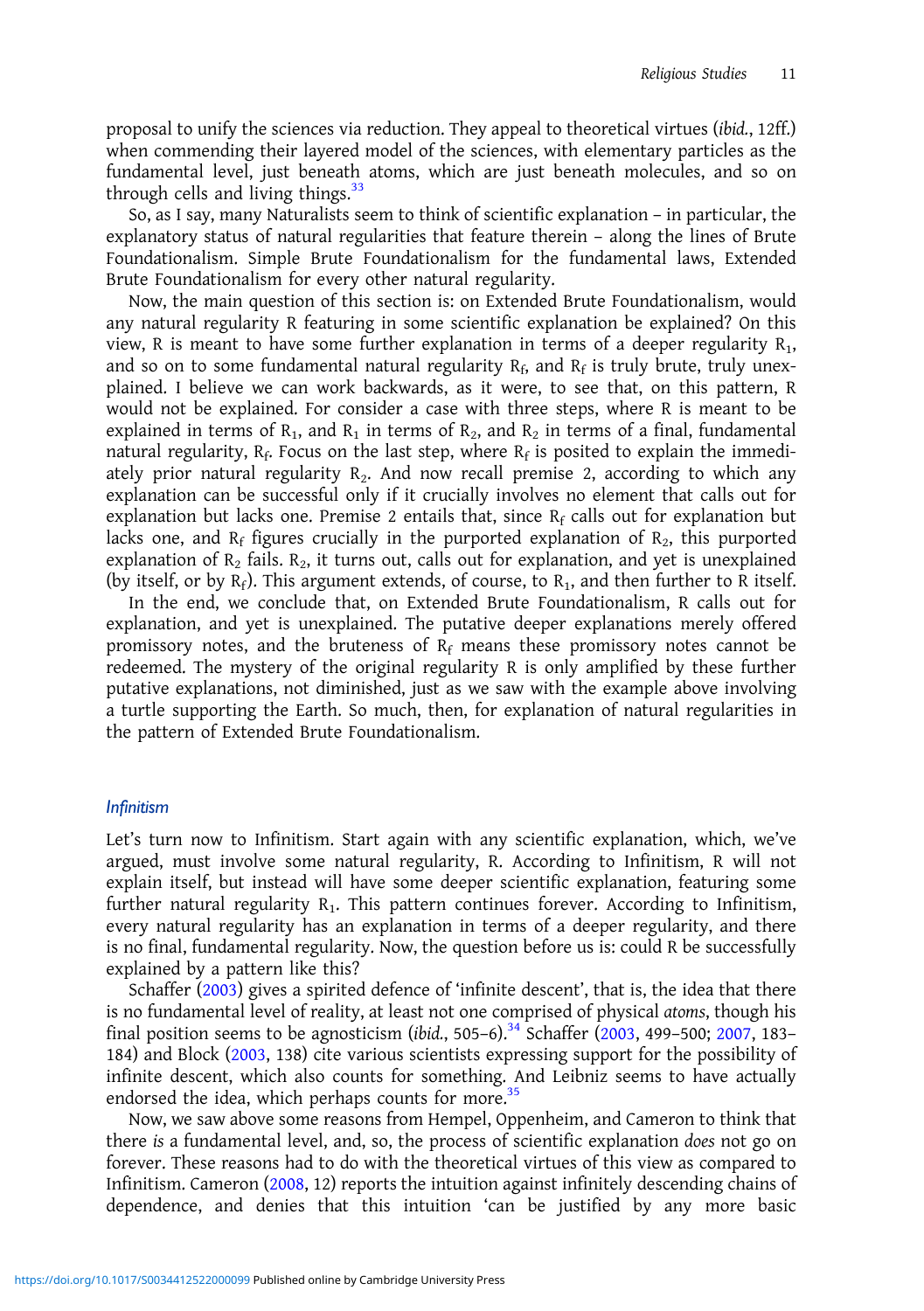metaphysical principle'. Schaffer [\(2010,](#page-22-0) 62) does perhaps a bit more, saying that, if endless dependence were true, '[b]eing would be infinitely deferred, never achieved'.

But our question is whether any natural regularity could be explained according to the pattern we call Infinitism. We're not presently concerned with whether there is a fundamental level of physical reality, or even metaphysical dependence. We're wondering, at least with respect to natural regularities, whether there could be an infinite descent of scientific explanation, in terms of ever more basic regularities. There are intuitions in this case analogous to those expressed by Cameron and Schaffer. And I myself am a big fan of intuition.<sup>[36](#page-19-0)</sup> But I think we can go further and give good reason to think that Infinitism is impossible, and not merely theoretically vicious in some way. Explanation of natural regularities simply cannot work the way that Infinitism alleges.

One reason to think so borrows from Kim's [\(1998\)](#page-22-0) and Block's ([2003\)](#page-21-0) thoughts on 'causal drainage'. Kim (ibid., 81) worries that, if there is no bottom level of physics, his famous Causal Exclusion Argument entails that 'causal powers would drain away into a bottomless pit and there wouldn't be any causation anywhere'. Block agrees there is a tension here, putting it this way:

If there is no bottom level, and if every (putatively) causally efficacious property is supervenient on a lower 'level' property . . ., then (arguably) Kim's Causal Exclusion Argument would show, if it is valid, that any claim to causal efficacy of properties is undermined by a claim of a lower level, and thus that there is no causation. (ibid., 138)

Now, Block (ibid., 139) goes on conclude that Kim's Causal Exclusion Argument must be invalid, on the grounds that 'It is an open question whether there is or is not a bottom level, but it is not an open question whether there is any causation.' And his reason for thinking that it is an open question whether there is or is not a bottom level is that it is considered to be an open question by at least several prominent physicists (ibid., 138).

With all due respect to those several prominent physicists and their opinions on philosophical questions outside their area of expertise, may I suggest that Block's solution to this tension is not the only one available, or even the most plausible? Another possibility is that Kim's Causal Exclusion Argument is in fact valid, and it does show that, if there is no bottom level of physics, then there would be no causation anywhere, and yet, since there is obviously causation, there must be a bottom level of physics. The fact that physicists have an open mind on this metaphysical question is certainly not conclusive evidence that any argument to the contrary must be invalid. But let me translate these thoughts about causal drainage into terms relevant for our discussion of natural regularities and explanation.

I propose that we modify Kim's Causal Exclusion Argument for our current purposes, and call the result 'the Explanatory Exclusion Argument against Infinitism'. As we've shown, in any case of a purported scientific explanation, some natural phenomenon, P, is explained in part by some natural regularity or other, R. For simplicity of illustration, let's assume a basic version of the Deductive-Nomological Model of scientific explanation is correct, and R together with some initial conditions are what explain P. Now, if Infinitism is true, then R has a further explanation. It is derivable from one or more deeper, more fundamental natural regularities. Call that natural regularity 'R<sub>1</sub>' (or, if there be more than one, conjoin them and call the conjunction ' $R_1$ ').  $R_1$ , in turn, will have a deeper explanation in terms of a more fundamental natural regularity  $R<sub>2</sub>$ , and so on, forever, with no repetition. Using arrows to represent the (putative) explanation relation, things look like this ([Figure 2\)](#page-12-0):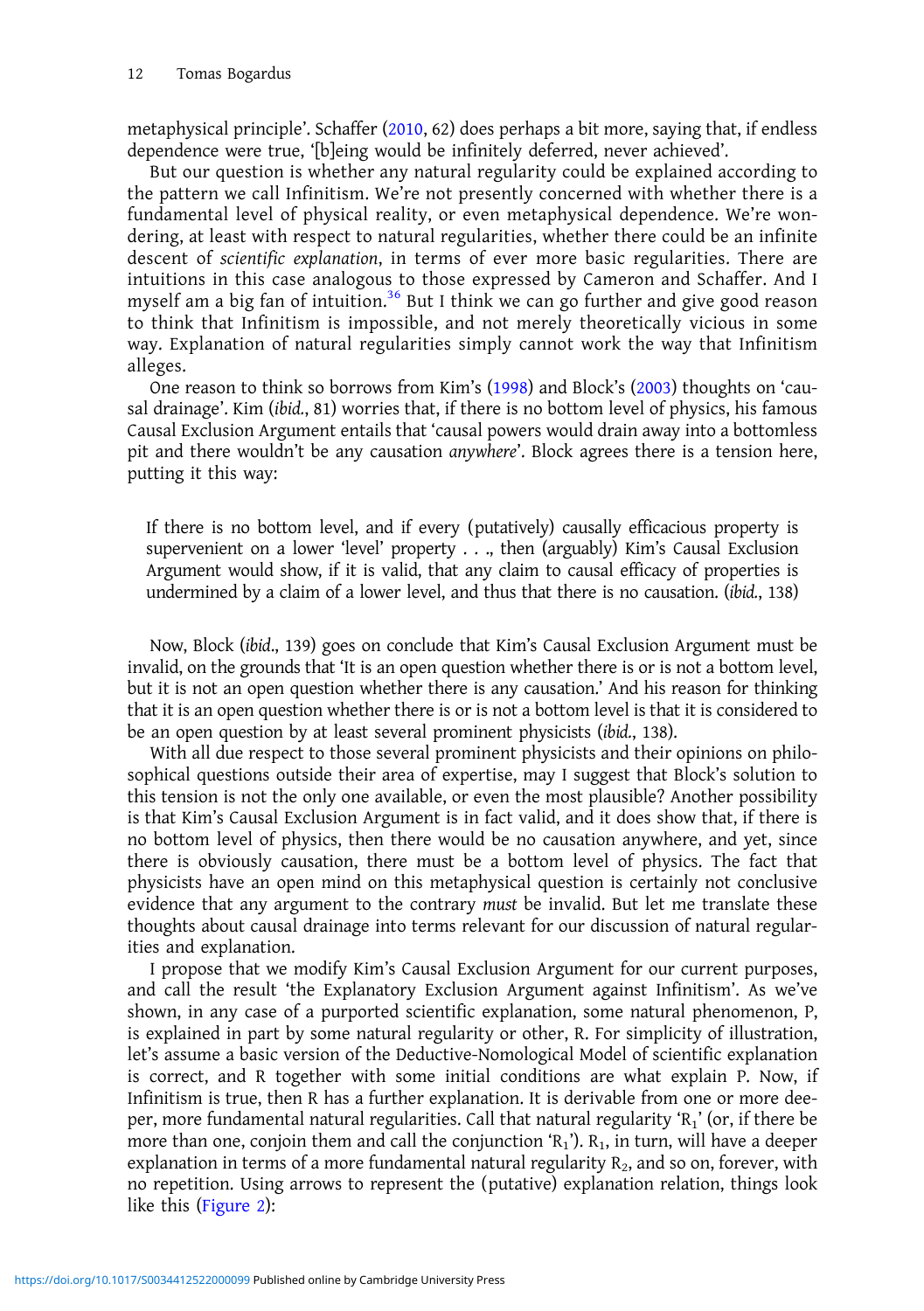<span id="page-12-0"></span>

Figure 2. The structure of a scientific explanation of a phenomenon, according to Infinitism.

Let's adapt Block's worry to the case at hand. We'll start with the phenomenon P, but we'll extend the reasoning to R. If P is as it is (partly) because of R, and R is as it is because of  $R_1$ , then it looks as though R's claim to (partly) explain P is undermined by a lower level, namely by  $R_1 - R$ 's explanatory role 'drains away' to  $R_1$ . Really, it's  $R_1$  that, together with the initial conditions, explains  $P<sup>37</sup>$  $P<sup>37</sup>$  $P<sup>37</sup>$  To take a simple example, suppose we wonder why it's frequently raining, and we're given, in reply, Aristotle's folk regularity that it rains frequently in winter, along with the reminder that it's currently winter. A satisfying explanation, at least for common purposes. But, this folk regularity is amenable to deeper explanation in terms of the principles of contemporary meteorology, the angle of Earth's axis relative to the sun, the angle of incidence of the sun's rays to our location during our winter, and so on. And, so, it looks as though these principles (conjoined into a large  $R_1$ ), together with the initial conditions, are the real explanation of why it's frequently raining. Insofar as there's an explanation here, it's  $R_1$  rather than R that does the explanatory work.

So it goes with the phenomenon P. Yet our question concerned R. Could R be explained by an infinitely descending chain of more fundamental regularities? The same line of reasoning from the previous paragraph applies here. If, on this view, the principles of contemporary meteorology that we're calling ' $R_1$ ' are explained by even more fundamental natural regularities (call them 'R<sub>2</sub>'), ideally bona fide physical laws of nature, then it seems like those deeper regularities are the real explanation of R, not the 'higher level' R<sub>1</sub> regularities of contemporary meteorology. Indeed, you might think the purpose and glory of science is to uncover deeper, 'more real' explanations of natural phenomena, in terms of increasingly more fundamental natural regularities.

So, since  $R_2$  is a deeper, 'more real' explanation of R than is  $R_1$ ,  $R_2$  has a better claim to be the true explanation of R. And perhaps now one can see the problem for Infinitism loom into view. If Infinitism is true, every claim of a natural regularity, like  $R_1$ , to serve as the explanation of a higher-level natural regularity, like R, is undermined by the claim of a deeper natural regularity, like  $R_2$ , which looks to have a better claim to explain R than does  $R_1$ . But since, on Infinitism, this undermining goes on forever, we never reach a real, or true, explanation of R. It's turtles all the way down, and a vicious regress: infinite pre-emption, and no explanation. For any regularity you choose as a potential explanation of R, that regularity cannot be the true explanation, since a deeper regularity has a better claim to be R's explanation. Explanation 'drains away', on this view,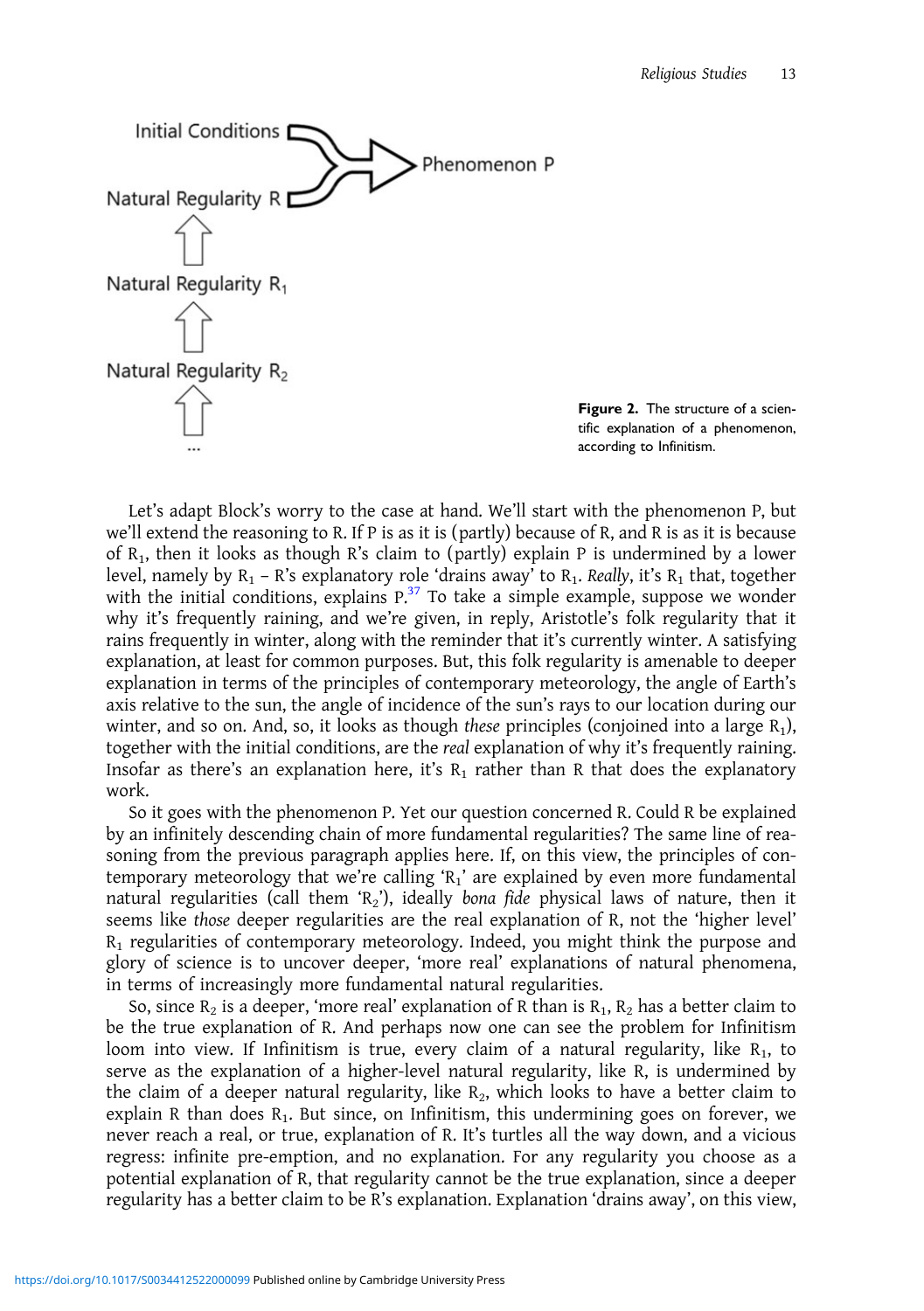down a bottomless pit. In that case, on Infinitism, no natural regularity explains itself (as we've shown), and no natural regularity is explained by an infinite non-repeating regress of natural regularities. On Infinitism, R calls out for explanation, and yet is not explained by itself, nor by any deeper natural regularity, nor by anything at all.<sup>[38](#page-20-0)</sup>

# **Coherentism**

If the Explanatory Drainage Argument of the previous section works against Infinitism, it can be redeployed in a straightforward way against Coherentism. On Coherentism, our natural regularity R has a further explanation, and indeed the chain of explanation goes on forever, but in virtue of it looping back upon itself at some point. If the loop includes R itself, the situation would look like this, again with arrows representing the (putative) explanation relation (Figure 3):



Yet if, as we said before,  $R_1$ 's claim to explain R is undermined by  $R_2$ , then this will continue back through the loop. As with Infinitism, this means that the undermining goes on forever, and we never reach any real, or true, explanation of R. (Indeed, if we did, and if R is itself included in the loop, then R would have as much of a claim to explain itself as any other regularity in the loop would, which is absurd.<sup>39</sup>) I conclude, then, that, on Coherentism, no natural regularity explains itself (as we've shown), and no natural regularity is explained by an infinite repeating loop of natural regularities.

# The final step

Given the foregoing arguments, we're now in a position to affirm premise 4 of our Main Argument: If Naturalism is true, then every natural regularity calls out for explanation but lacks one. On any theory of the laws of nature, they call out for explanation: any natural regularity, however fundamental it seems, could in principle have a deeper explanation, and deeper explanation is better. And, for Naturalism, on any possible pattern of explanation for any natural regularity R, R has no explanation. It's either brute (Simple Brute Foundationalism), or it stands in relations to further regularities in the pattern of Extended Brute Foundationalism, Infinitism, or Coherentism. Yet on none of these patterns can these further regularities successfully explain R.

The final inference in our Main Argument combines this premise 4 with our earlier observations concerning the success conditions for any scientific explanation, in particular the condition that a successful scientific explanation must crucially involve a natural regularity, and yet crucially involve no element that calls out for explanation while having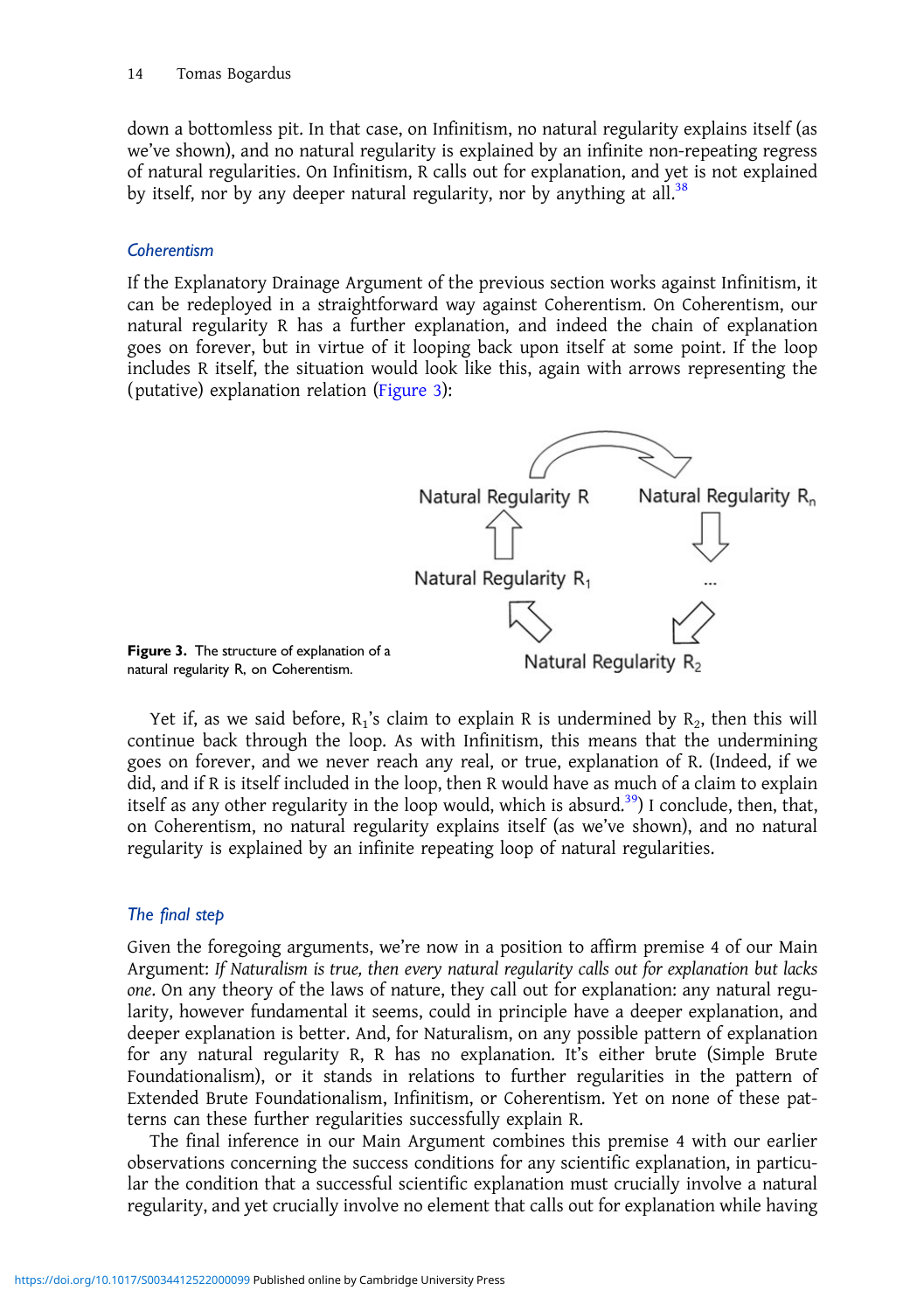none. Since we now know that, on Naturalism, every natural regularity calls out for explanation but lacks one, we can safely conclude that, on Naturalism, any attempt at scientific explanation fails. That's an interesting result in itself, but especially in light of the enthusiastic attitude towards science that's characteristic of Naturalists, along with their propensity to offer the success of science as reason in favour of Naturalism. If the arguments of this article are sound, then, on the contrary, the remarkable success of science entails that Naturalism is false.

# **Conclusion**

In this article, I've defended the following argument: scientific explanations must involve natural regularities. But no explanation can succeed if it involves an element that calls out for explanation but lacks one. So, a scientific explanation can succeed only if it involves a natural regularity, and this doesn't call out for explanation while lacking one. Yet, on naturalism, every natural regularity calls out for explanation but lacks one. So, if Naturalism is true, then no scientific explanation can be successful. As you might expect, I invite you to run a modus tollens on that conclusion. At least some scientific explanations succeed, obviously. So, it follows that Naturalism is false.

One question lingers: how is scientific explanation possible? How can natural regularities be explained? We've cast doubt upon Brute Foundationalism, both Simple and Extended, as well as Infinitism and Coherentism. The only remaining option we've discussed is Teleological Foundationalism. But how does this account fare better than its rivals?

On Teleological Foundationalism, when the chain of scientific explanation of our natural regularity R terminates – which may be immediately, with R itself – the final scientific explanation features a final regularity – call it ' $R_f$ '.  $R_f$  has no further *scientific* explanation, but it does have an explanation, perhaps in the form of an Aristotelian 'final cause', in terms of the good, or perhaps a personal explanation in the tradition of Plato's dēmiourgos. Even on the latter option, natural regularities are explained, ultimately, in terms of the good. Paraphrasing Socrates from the Phaedo, if one wishes to know the cause of any thing, why it comes to be or perishes or exists, one has to find what was the best way for it to be. Or, if there be no single best way, at least a good way.<sup>[40](#page-20-0)</sup>

Explanations therefore, on this view, terminate with necessary truths about the good. If such truths are discoverable by reason, and reason teaches us that these truths do not stand in need of further explanation (either because they're obvious in themselves and so need no further explanation, or, if you prefer, because they explain themselves), then Teleological Foundationalism does not succumb to the same worries that beset the other possible patterns of explanation.<sup>[41](#page-20-0)</sup> This bears repeating: on Teleological Foundationalism of a Platonic or Aristotelian variety, scientific explanation ultimately rests on foundations that do not call out for explanation. The foundations – necessary truths about the good – are either obvious or self-explanatory. Either way, they do not call out for further explanation. And, so, these necessary moral facts provide a satisfactory stopping point for the scientific enterprise. If you weren't antecedently inclined towards this view of moral facts, perhaps the dim prospects of the alternatives will invite you to take another look at this charming view.

You may have doubts about the possibility of a necessary truth explaining contingent facts. How could a truth of the form it is good for such and such to be explain the fact that such and such is the case? The Aristotelian answer comes quite close to animating the universe, in the literal, etymological sense of 'animate' – the Primum Mobile moves for love of the Prime Mover. I admit that this form of Teleological Foundationalism is less clear to me than a broadly Platonic version, on which, to paraphrase Socrates again, 'it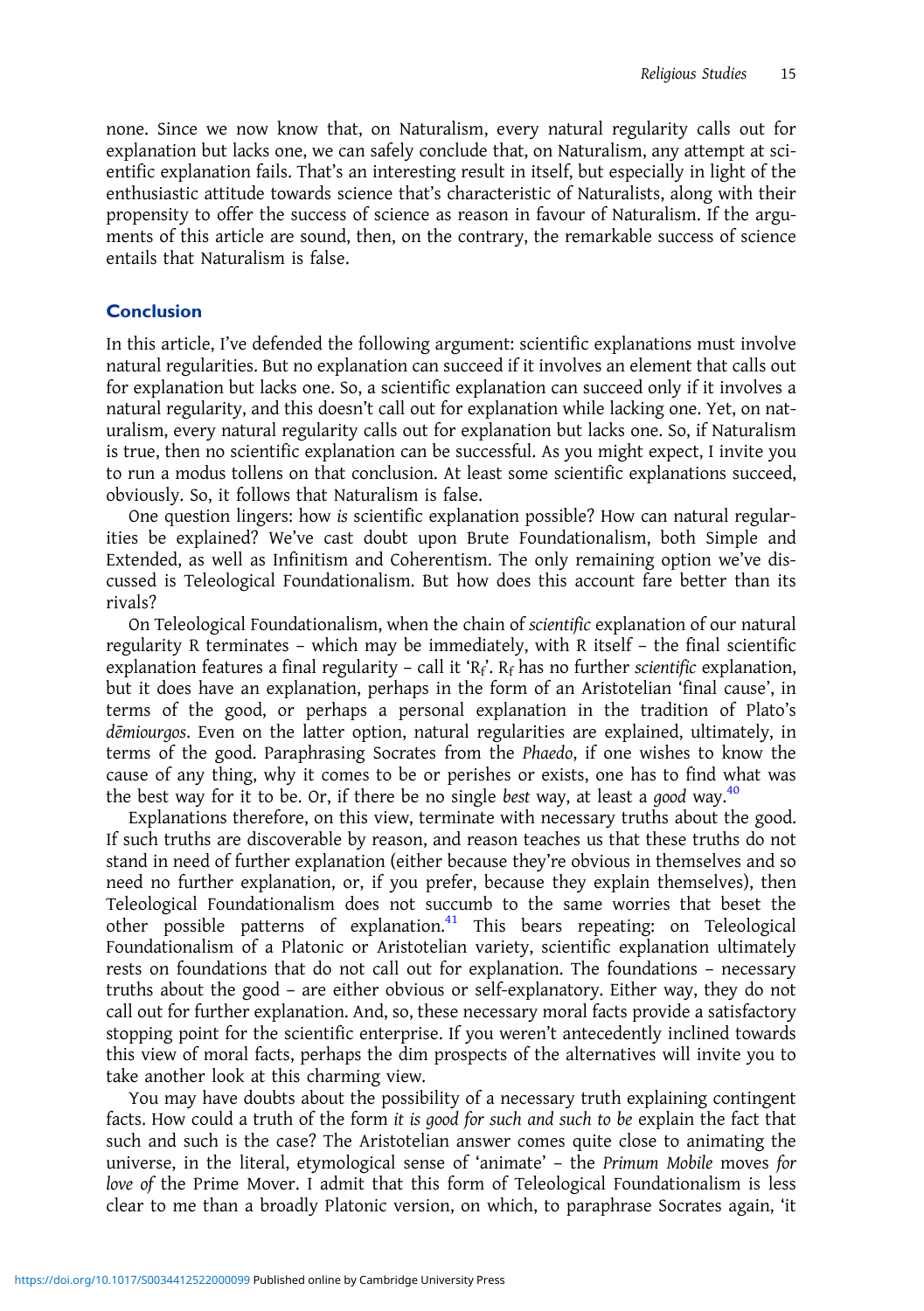<span id="page-15-0"></span>is Mind that directs and is the cause of everything'. For notice that, when it comes to so-called 'personal' explanations, which are as familiar and common as the air we breathe, it seems perfectly satisfactory to end an explanation with a necessary truth about the good. For example, I wrote this article in order to better know important truths, and I aim to know important truths because it's good to do so. If, at the bottom of everything, reality is teleological, intentional, goal-oriented, then we should not be surprised to find a similar pattern of explanation underlying all natural phenomena. I believe that Aristotle and Plato were right: this is indeed what we do find. Without it, scientific explanation is impossible.

## **Notes**

1. Here's one: does Aristotle in fact think rain falls for some end, e.g. for the good of the crops? Some say no, others say yes. Proponents of the non-teleological-rain interpretation include Ross [\(1936\)](#page-22-0), Charlton [\(1970](#page-21-0), 120– 123), Nussbaum [\(1978](#page-22-0), 94), Balme ([1987\)](#page-21-0), Gotthelf ([1987\)](#page-21-0), Irwin ([1988,](#page-22-0) 102–107), and Judson [\(2005,](#page-22-0) 345–348). Proponents of the teleological-rain interpretation include Cooper [\(1982](#page-21-0)), Furley [\(1985](#page-21-0), 179–181), Sedley ([1991;](#page-23-0) [2007](#page-23-0)), Wardy [\(1993](#page-23-0)), Code [\(1997](#page-21-0)), Scharle [\(2008](#page-23-0)), and Leunissen [\(2010](#page-22-0)).

I agree with those who say that, for Aristotle, rain falls for some end, at least during the winter. Indeed, Aristotle seems clearly to say as much in the last two sentences, especially when he says that, 'all such things are by nature', where 'all such things' seems to include the winter rain. See also Aristotle's On Parts of Animals I 1 (641b10–23), where he says 'nature does everything for a purpose'. Quoted and translated by Sedley [\(2007,](#page-23-0) 194). And see Sedley (ibid., 194–202) for more evidence of Aristotle's cosmic teleology.

2. For discussion, see Leunissen ([2010,](#page-22-0) 29ff.) and Charlton ([1970,](#page-21-0) 120).

3. See also Sedley [\(2007](#page-23-0), 191): 'Aristotle's conviction that what is merely fortuitous cannot be the basis of regularity owes more to his deep teleological convictions than to any technical argument about the true meaning of the terms "luck" and "fortuitous".'

4. Though see Scharle [\(2008](#page-23-0), 169) for a theory about what the end of rainfall really is, on Aristotle's view. Basically, for Aristotle, rainfall is explained in terms of the end of water, which end is water's 'natural place', and the cyclical movement of water imitates the Prime Mover to the highest degree possible for water. This cyclical movement is the highest perfection of the nature of water. So, to borrow C. S. Lewis' charming way of putting things (see below), it's perhaps not too far of a stretch to say that, for Aristotle, water falls on the Earth for love of the Prime Mover.

5. In dismissing the teleological argument, physicist Alan Guth (Pararajasingham, [2017](#page-22-0)) expresses the situation this way, in passing: 'I'll freely admit I have no idea why the laws of physics are what they are, and I also have no idea how to go about approaching that question. But to me just saying that there was a designer doesn't seem to help at all.' I suspect he says he has no idea how to approach that question, because he was assuming that he would have to approach it as a Naturalist, and it's hard to see how a Naturalist could give a scientific explanation – featuring a law, generalization, or regularity – for a truly fundamental law of nature. Aristotle would be pleased with Guth's concession here.

6. In the Aristotelian view, the universe is comprised of nested, moving, concentric spheres. The innermost sphere is moved by the next innermost, and so on, until one reaches the final, outermost sphere, the Primum Mobile, that which is moved first. And this Primum Mobile is moved by the Primum Movens, the Prime Mover. As Lewis says, this transfer of motion cannot be due to motion within the Prime Mover himself, since the Prime Mover is posited to end the chain of causation as an unmoved mover. Hence, Aristotle's proposed solution here: the Primum Mobile is moved by its love for the Prime Mover, its natural inclination to imitate the Prime Mover to the degree possible given its nature. Likewise for all natural things, even for the planets, the rain, and we ourselves.

7. Plantinga seems to think that Aristotle's Prime Mover is impersonal, and, therefore, it cannot really be God. But see note 25 below for evidence that Aristotle's Prime Mover is at least a thing that thinks.

8. Plausibly these views are often held together because they are congruous with each other, or even mutually supporting. But whether that's actually the case, we'll leave outside the scope of this article.

9. See e.g. Salmon's ([1989,](#page-22-0) 47) flagpole/shadow example: 'a flagpole of a certain height causes a shadow of a given length and thereby explains the length of the shadow'. And yet, 'the shadow does not cause the flagpole and consequently cannot explain its height', even if one could construct a derivation that would seem to count as a successful explanation on the Deductive-Nomological Model.

10. See Salmon's [\(1971](#page-22-0), 34) example of a male who takes birth control pills and fails to get pregnant. Though a derivation citing this exceptionless universal generalization – males who take birth control pills do not get pregnant – may seem to have the structure of a successful explanation according to the Deductive-Nomological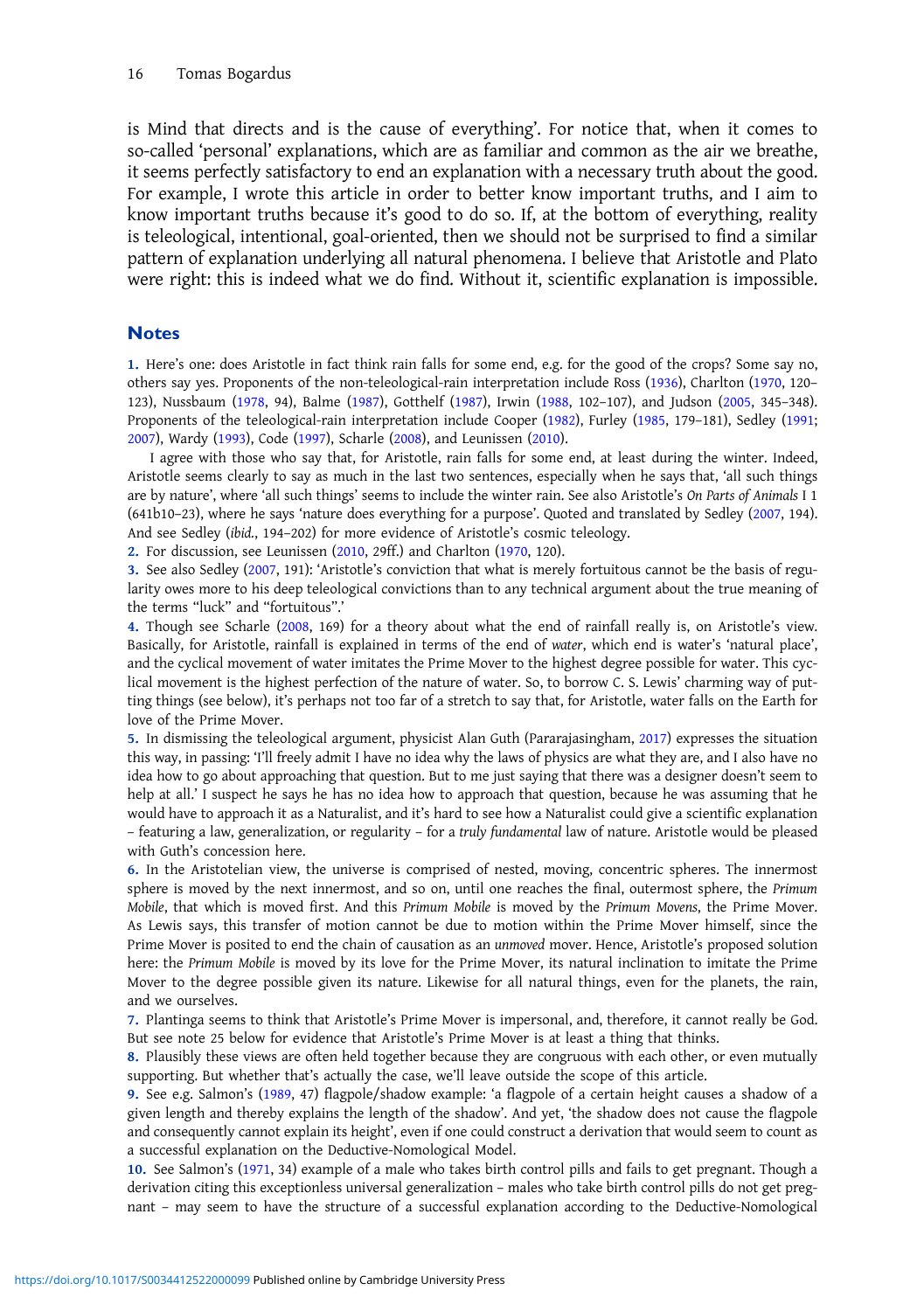<span id="page-16-0"></span>Model, the birth control pills are irrelevant and therefore should not, you might think, feature in a successful explanation of why this male fails to get pregnant. Salmon [\(1971](#page-22-0)) proposes a Statistical Relevance model to try to pin down the notion of explanatory relevance as, in a nutshell, probability-raising. Salmon ([1984\)](#page-22-0) supplants this with a Causal Mechanical Model, in an attempt to capture notions of causation missing in mere probability-raising, refined further in Salmon [\(1994](#page-22-0), [1997\)](#page-22-0). For our purposes, it is important to note that neither proposal challenges the role of natural regularities in the structure of scientific explanation.

11. Notable attempts include Wesley Salmon's [\(1971](#page-22-0)) Statistical Relevance Model, Salmon's [\(1984](#page-22-0)) Causal Mechanical Model, Salmon's ([1994\)](#page-22-0) Conserved Quantity Theory of Causation, Kitcher's ([1989\)](#page-22-0) Unificationist Account of Explanation, and Michael Streven's Kairetic Account of Explanation. For Kitcher, the laws will be expressed as generalizations by at least some 'schematic sentences' in a completed scientific theory, or 'patterns of derivation' in successful scientific explanations. For Strevens, the laws will be preserved among the explanans of a successful scientific explanation after the process of abstracting away all superfluous information in the explanans. Here's how Lange [\(2018](#page-22-0), 192) puts Strevens' view:

In the simplest case, Strevens says, an explanandum arises from various causes, laws, and conditions that logically entail it through a deductive argument that 'mirrors' the causal process that produces it. An explanandum can have many such 'causal models,' and when a model is optimally pruned, according to Strevens, it is transformed into an explanation. Strevens" basic rationale for excising part of a model is that without it, the model still manages to entail the explanandum.

12. Similarly with 'pragmatic' theories of explanation (see e.g. van Fraassen, [1980](#page-23-0); Achinstein [1983\)](#page-21-0), which are at least neutral on the question of whether laws are necessary for successful explanation. These theories may even require laws – or at least generalizations – to appear in scientific explanation, given that psychological experiments seem to indicate that people are more satisfied with explanations that cite stable relationships (cf. Lombrozo, [2010](#page-22-0)) and appeal to descriptions that maximize expectation of the explanandum on the explanans (cf. Lien & Cheng, [2000\)](#page-22-0).

13. Mendel's law states that, for diploid organisms, the process of meiosis results in gametes, each of which contains one copy of each gene from the parent cell, segregated at random.

14. But what if the theory is not intended to explain the relevant phenomenon? Could it really be a deficiency of a theory that it doesn't do what it was never intended to do? For example, is it really a deficiency of the theory of evolution that it fails to explain the movement of quarks? Well, yes, I would say that it is. And you can see that by considering how the theory of evolution would be stronger, better, if – somehow! – the theory were also to explain the movement of quarks.

15. By 'but lacks one', I don't mean merely that we don't know what the explanation for this element would be, or that it's not available to us, or some such constraint on our epistemic access to an explanation. I mean that there is literally no explanation to be had. To see the difference, consider Collins' ([1998\)](#page-21-0) case of finding a biosphere on Mars. (Plantinga [\(2007](#page-22-0)) presents a similar case involving finding tractor-like machines on an alien planet.) We may be perfectly satisfied with an explanation of this biosphere in terms of heretofore unknown intelligent extraterrestrial life, even if we are not given further explanation of those beings (yet we're free to assume that there would be). Fair enough. But if these beings are offered as an explanation of the biosphere, yet it's given that there's no further explanation of these beings, then, I think, things are rather different, and the explanation fails. The proposed explanation only increases the mystery involved in finding this biosphere, by appending these unexplainable aliens to the story. It's like this true story: when my daughter was much younger, she sneezed. Like a good father, I said, 'God bless you.' It was the first time she'd heard that, so naturally she wondered why I said it. Without much reflection, I answered, 'Oh, people always say that when someone sneezes.' A natural regularity, a Sneeze Law. Far from diminishing the mystery in her mind, her eyes got wider: 'But why do people always say that?' Of course, further explanation of the Sneeze Law can in fact be given. But if it had been true that the Sneeze Law is brute, admitting of no further explanation, that regularity would not have helped my daughter understand my statement. Indeed, it would only have vastly increased the mystery.

16. Notice that this principle – our second premise in the Main Argument – does not entail anything closely resembling a Principle of Sufficient Reason, namely any principle that says, roughly, that any contingent fact must have a cause, reason, or explanation. For it's consistent with our second premise that explanations commonly, even always, fail. If we lived in a world in which any proposed explanation crucially involved some element that called out for explanation but lacked one, the right thing to conclude, I would say, is that we live in a world in which, ultimately, nothing could be explained. We would live in a deeply and irredeemably mysterious world. As unsavory as that sounds, it is possible. In fact, I will argue, a committed Naturalist must accept that we actually inhabit such a deeply and irredeemably mysterious world, a world impervious to scientific investigation.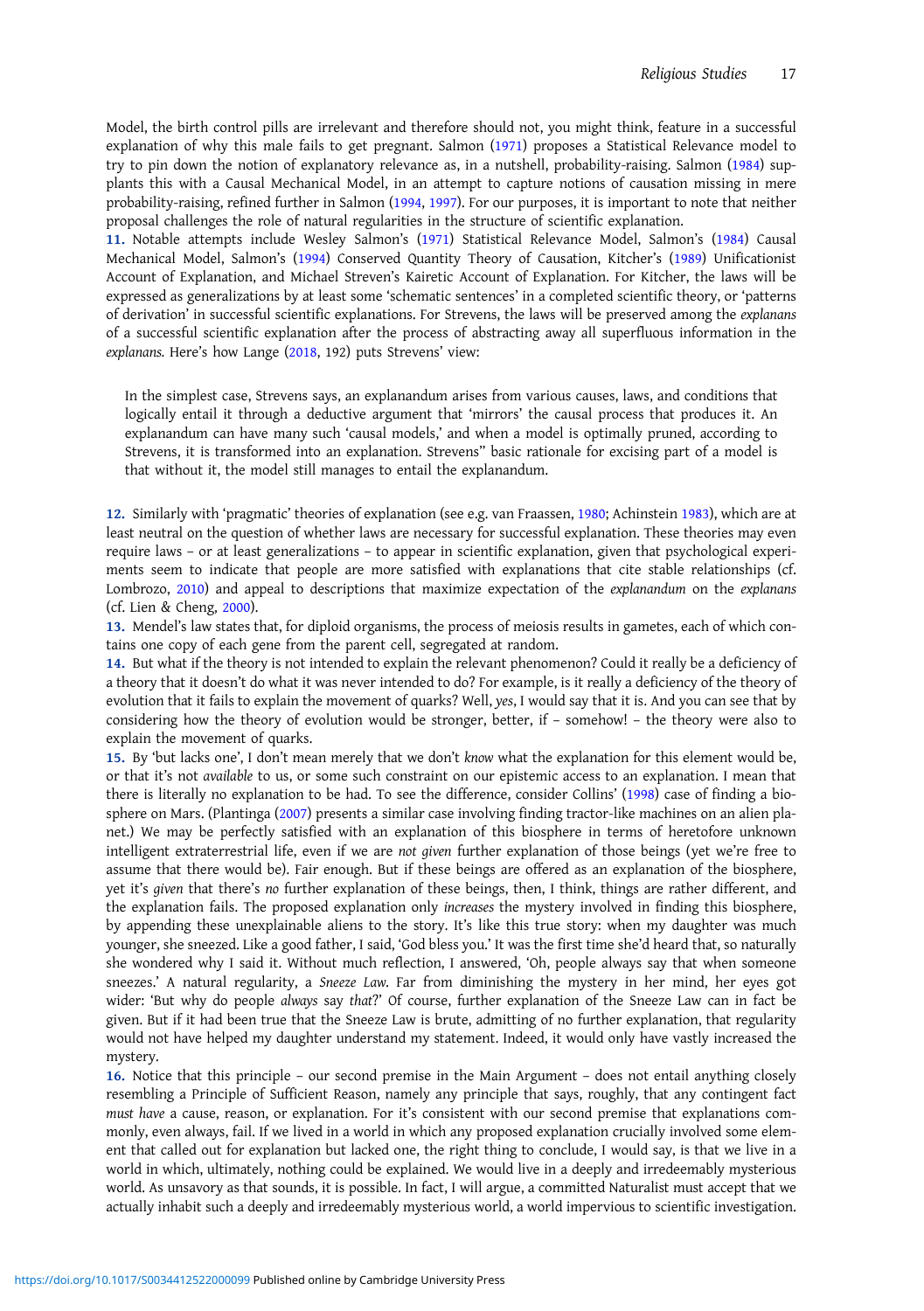<span id="page-17-0"></span>17. In this section, I discover that I'm repeating (though, I hope, further developing and defending) an idea expressed by Feser ([2014,](#page-21-0) 160–161), who agrees that,

it is no good to say: 'The operation of law of nature C is explained by the operation of law of nature B, and the operation of B by the operation of law of nature A, but the operation of A has no explanation whatsoever and is just an unintelligible brute fact'. The appearance of having 'explained' C and B seems completely illusory if A is a brute fact, because if there is neither anything about A itself that can explain A's own operation nor anything beyond A that can explain it, then A has nothing to impart to B or C that could possibly explain their operation.

Feser's thought here is certainly provocative, and I attempt here to provide further argument and mapping of the territory.

18. Objection: Suppose a full-grown, pregnant mare appears before you, from nothing, with literally no explanation. The mare foals a colt. Surely, you can successfully explain the origin of the colt in terms of the pregnant mare, even if the pregnant mare herself has no explanation, yet calls out for one. This is a counterexample to premise 2. Or suppose a meal appears before you, from nothing, with no explanation. You eat it, satisfying your hunger. Surely, you can now successfully explain your satiety by reference to the meal you ate, even if that meal itself has no explanation, yet calls out for one. This is another counterexample. Response: I deny that I would have a successful explanation of the colt or of the satiety. Recall the link between explanation and understanding. A successful explanation can produce in us understanding of the phenomenon, an understanding of why or how it's happening. But if there's part of a proposed explanation that cannot be understood, because it's brute – how can it produce in us understanding of why or how the phenomenon is happening? Yet if it cannot produce in us that understanding, then it isn't a successful explanation. In each of these cases, there is a part of the proposed explanation that cannot be understood – in the first, the mare, in the second, the meal – and, so, in neither case do we have a successful explanation. To put it another way, to understand why (or how) is to understand an acceptable answer to the relevant 'Why?' (or 'How?') question. But if part of that answer is unintelligible, unable to be understood, totally mysterious, then one cannot understand the answer. And, in that case, one cannot understand why (or how) the phenomenon is happening. But, if so, then these answers cannot be successful explanations. In that case, they are not counterexamples to premise 2, despite appearances.

But why do they appear to be counterexamples? I believe these cases are attractive because they feature explanans that are of types with which we're very familiar, and we're tempted to assimilate these cases to our background knowledge and experience of similar cases. We're familiar with eating, and we're familiar with birth. In ordinary cases of explanation – including cases of eating, and cases of birth – we tend to cut short our explanations, with an implicit 'and so on' clause. Why am I at this very moment satiated? I just ate quinoa and salmon. It's presupposed, in the vast majority of conversational contexts, that such a meal would have an ordinary provenance, and so, for convenience and efficiency, the explicit explanation ends there. 'And so on, in an ordinary way', we tacitly assume. My suggestion is that we mistakenly carry this habit with us when considering the proposed cases above. When we hear the colt came from the mare, we're inclined to think this is a sufficient explanation, because in ordinary cases, where ordinary presuppositions are met, it would be. Ordinarily, we could perfectly well understand a pregnant mare, or a meal on a table before us. But these are not ordinary cases. They feature explanans that are brute, that literally have no explanation, and that, therefore, cannot be understood. These unintelligible explanans create, as it were, mysterious gaps, or holes, in their respective proposed explanations, gaps that our minds are disposed to fill in so as to resemble ordinary cases, just as our minds fill in the blind spots in our visual fields, created by our optic nerves. But make this unintelligibility more explicit, more salient, and the temptation to think we have a successful explanation diminishes. For example, a high-velocity brick appears out of nowhere, for no reason, and flies through a window: do we really understand why the window is broken? I don't think so. A falling domino materializes from nowhere, for no reason, and knocks over a second domino. Do we really understand why that second domino fell? Again, I don't think so. A world where things like this happened regularly would be a mysterious world, a regularly inexplicable world. But this is the sort of thing that is happening with the mare and the meal. And, so, as I said above, these are not cases of successful explanation, and therefore not counterexamples.

I am grateful to an audience at Thomas Aquinas College for raising the colt objection, particularly Blaise Blaine and John Baer, and also to an audience at the University of Georgia, particularly Jack Boczar, who raised the satiety objection.

19. Mendel's Law of Segregation is violated when there is 'meiotic drive' (see e.g. Charlesworth, [2013\)](#page-21-0). The Second Law of Thermodynamics is violated in small systems at very short time scales (see e.g. Wang et al., [2002](#page-23-0)). The Ideal Gas Law is violated by actual, non-ideal gases, at low temperatures and high pressures.

20. There are cases, in science, of the laws of one field being explained or derived by or grounded in the laws of another field. (Strevens [\(2011](#page-23-0), Part III) shows how his account handles explanations of statements of regularities,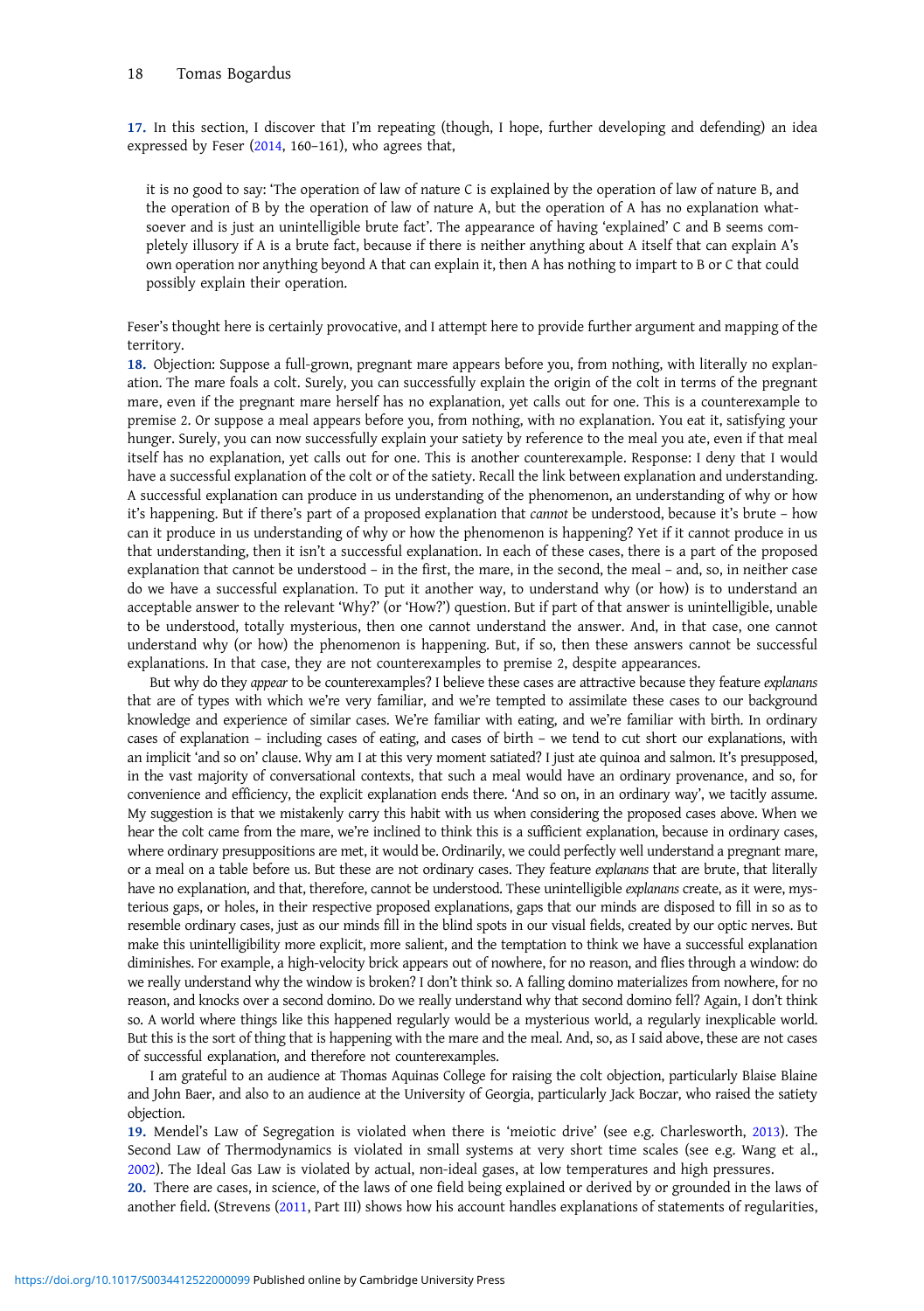<span id="page-18-0"></span>including laws.) For example, consider the derivation of the laws of thermodynamics by more fundamental postulates and principles of statistical mechanics. For a couple recent examples, see Swendsen [\(2017\)](#page-23-0), as well as Masanes and Oppenheim ([2017\)](#page-22-0).

21. Here's how Timaeus (29d–30a, Cooper ([1997\)](#page-21-0), 1236) puts it early in his eponymous dialogue:

Now why did he who framed this whole universe of becoming frame it? Let us state the reason why: He was good, and one who is good can never become jealous of anything. And so, being free of jealousy, he wanted everything to become as much like himself as was possible. In fact, men of wisdom will tell you (and you couldn't do better than to accept their claim) that this, more than anything else, was the most preeminent reason for the origin of the world's coming to be. The god wanted everything to be good and nothing to be bad so far as that was possible, and so he took over all that was visible – not at rest but in discordant and disorderly motion – and brought it from a state of disorder to one of order, because he believed that order was in every way better than disorder.

In the Phaedo (97c–d, Cooper [\(1997](#page-21-0)), 84), Socrates shares his attraction to a view like this:

I heard someone reading, as he said, from a book of Anaxagoras, and saying that it is Mind that directs and is the cause of everything. I was delighted with this cause and it seemed to me good, in a way, that Mind should be the cause of all. I thought that if this were so, the directing Mind would direct everything and arrange each thing in the way that was best. If then one wished to know the cause of each thing, why it comes to be or perishes or exists, one had to find what was the best way for it to be, or to be acted upon, or to act.

Socrates (Phaedo 98c, ibid., 85) goes on to express disappointment with the thought of Anaxagoras when he 'went on reading and saw that the man made no use of Mind, nor gave it any responsibility for the management of things, but mentioned as causes air and ether and water and many other strange things'.

22. The idea, on this view, is that whatever features in this final teleological explanation will have no further explanation, but also will not 'call out' for explanation the way natural regularities do. Either because it needs no explanation, or because it is self-explanatory.

23. N.B. the number of explanations in each pattern but Infinitism and Simple Brute Foundationalism may be as few as one. For Infinitism, there must be infinitely many explanations in the series. For Simple Brute Foundationalism, there is no further explanation of R. For Coherentism, the loop may include the original natural regularity, or it may not.

24. Some have made their peace with this vagueness. Others, like Williamson [\(2011](#page-23-0)), go so far as to say, 'I don't call myself a naturalist because I don't want to be implicated in equivocal dogma.'

25. According to Tredennick [\(1933](#page-23-0), 149), in Metaphysics 1072b, Aristotle identifies the Prime Mover with pure thinking. Tredennick says, 'Since the prime mover is pure actuality, and has or rather is the highest form of life, Aristotle identifies it with the highest activity – pure thinking.' This seems very much like God. And, pretty clearly, far too much like God to be consistent with Naturalism.

26. Objection: According to David Lewis [\(1973](#page-22-0), 73), a Humean about laws of nature, these laws do have a further explanation: what makes something a law is that it belongs to all the true deductive systems with a best combination of simplicity and strength. Reply: The fact that, when this candidate law is featured as an axiom, my system is very simple and strong, might teach us that a candidate law is indeed a law. But this fact comes too late to explain why it is indeed a law, or tell us why it's true. The fact Lewis points to may be evidence that the candidate law is a law, but it's not what makes it a law.

27. Hildebrand and Metcalf ([forthcoming](#page-22-0)) put the point this way:

Humeanism stipulates that the actuality of our world, as opposed to any other Humean world, is simply a brute fact. In denying that there are necessary connections between distinct existences, Humeanism commits itself to a recombination principle concerning particular matters of fact: any distribution of properties is possible. The result is an extremely large class of epistemically possible Humean worlds, the vast majority of which do not contain widespread and systematic regularities. Nothing in the Humean ontology suggests that we should assign a higher prior probability to some worlds (namely, the ones with regular property distributions) than others (namely, the irregular ones). Thus, P(R|H) [the probability of these regularities conditional on Humeanism] is extremely low, because regularities occur in only a miniscule proportion of Humean possible worlds.

28. Objection: Look, I might agree with Aristotle here, but also I might not. And you can't make me. Reply: Sure, I cannot make you, or any Naturalist, agree that laws of nature call out for explanation. The best I can say is that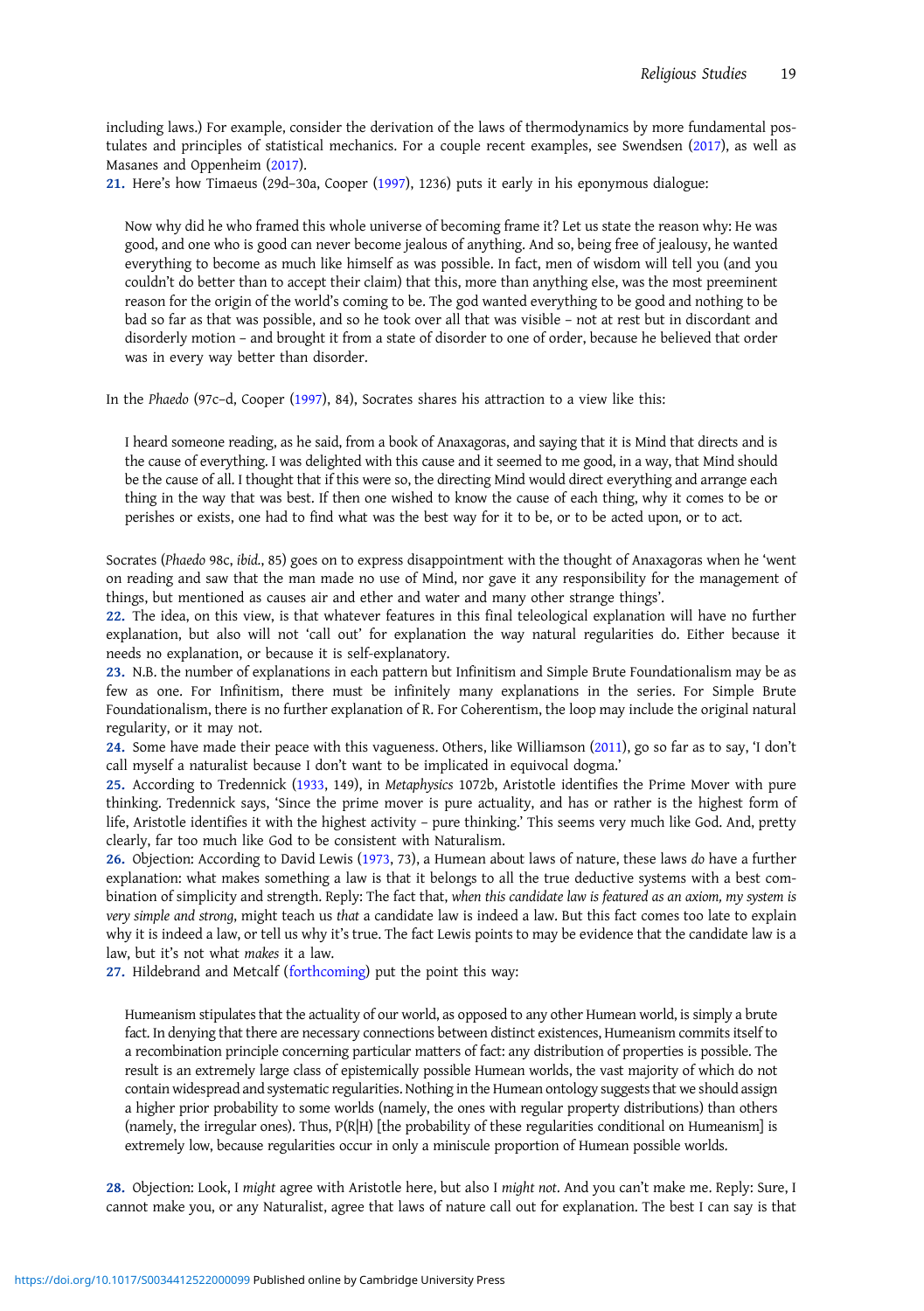<span id="page-19-0"></span>nobody is married to Naturalism, and reflecting on the extreme contingency of the laws of nature, together with the fact that some ('higher-order') laws of nature themselves have explanation, may lead one to cut ties with Naturalism here. I recommend it.

29. Harré and Madden ([1975,](#page-21-0) 86) define causal power in terms of a disposition to behave in certain ways under certain conditions because of a thing's intrinsic nature: '"X has the power to A" means "X will or can do A, in the appropriate conditions, in virtue of its intrinsic nature".' Here's how Swinburne ([2010,](#page-23-0) 217) expresses the view:

The alternative to thinking of the physical necessity involved in laws of nature as separate from the objects governed by it is to think of it as built into those objects. The way in which this is normally developed is what we may call the substances-powers-and-liabilities (SPL) account of laws of nature. The 'objects' which cause are individual substances – this planet, those molecules of water. They cause effects in virtue of their powers to do so and their liabilities (deterministic or probabilistic) to exercise those powers under certain conditions, often when caused to do so by other substances. Powers and liabilities are thus among the properties of substances. Laws of nature are then just (logically) contingent regularities – not of mere spatio-temporal succession (as with Hume), but of causal succession, regularities in the causal powers (manifested and unmanifested) of substances of various kinds.

This debate between locating causal power in the things themselves, rather than in the laws of nature, seems to recapitulate and continue the debate between Descartes and the Aristotelian background of the Middle Ages, from which Descartes departed. See Ott ([2009\)](#page-22-0), especially chapter 5.

30. Also, with regard to the suggestion that laws of nature are metaphysically necessary, see Korman [\(2005](#page-22-0)). 31. Russell (in Russell and Copleston [1957] [1964](#page-22-0), 177) probably had something like this in mind, when he said, 'I do think the notion of the world having an explanation is a mistake.' The idea, it seems, is that, eventually, explanations come to a stop with the world (and, presumably, the laws of nature that govern it). 32. Kim [\(1993](#page-22-0), 337) says,

The Cartesian model of a bifurcated world has been replaced by that of a layered world, a hierarchically stratified structure of 'levels' or 'orders' of entities and their characteristic properties. It is generally thought that there is a bottom level, one consisting of whatever microphysics is going to tell us are the most basic physical particles out of which all matter is composed (electrons, neutrons, quarks, or whatever).

See also Raven [\(2013](#page-22-0)) for a defence of the view that reality is hierarchically arranged.

33. In a similar way, Cameron ([2008,](#page-21-0) 12) offers increased explanatory power as a reason in favour of the intuition that metaphysical explanations must bottom out somewhere, with some fundamental explainers: as Cameron puts it, if the intuition is correct, not only does everything that needs an explanation have one, but also there is an explanation of everything that needs explaining. Yet such appeals to theoretical virtues, as Cameron admits, would prove only that there is a fundamental level of explanation – or at least that we ought to believe there is – but certainly not that there must be.

34. Schaffer ([2003,](#page-22-0) 501–502) does argue that, 'infinite division allows greater explanatory scope in that the workings of every single entity is [sic] explicable in terms of the workings of its parts, and infinite division yields a more elegant hypothesis in that the pattern of division embraces the whole structure of nature'. But when it comes to metaphysical dependence, Schaffer [\(2010](#page-22-0)) is what he calls a 'metaphysical foundationalist', accepting that there are 'fundamental independent entities that serve as the ground of being' (ibid., 33). If you sense a tension here, note that Schaffer endorses monism, the view that the whole is prior to the parts. So, the whole is the ground of being, even if the parts are endlessly divisible.

35. Leibniz, from a letter to Foucher: 'Thus I believe that there is no part of matter which is not – I do not say divisible – but actually divided; and consequently the least particle ought to be considered as a world full of an infinity of different creatures' (quoted in Schaffer [\(2003](#page-22-0)), 498).

36. I think Kripke ([1980,](#page-22-0) 42) was right when he said, 'I think having intuitive content is very heavy evidence in favor of anything, myself. I really don't know, in a way, what more conclusive evidence one can have about anything, ultimately speaking.' On the other hand, Bliss and Priest ([2018](#page-21-0), 10) say,

we . . . firmly believe that intuitions are no replacement for arguments. That intuitions have been allowed to play the role they have in the dependence/fundamentality debates thus far is, in our view, why alternative views have been so poorly explored, and why actual arguments in defence of the view have been allowed to be so bad.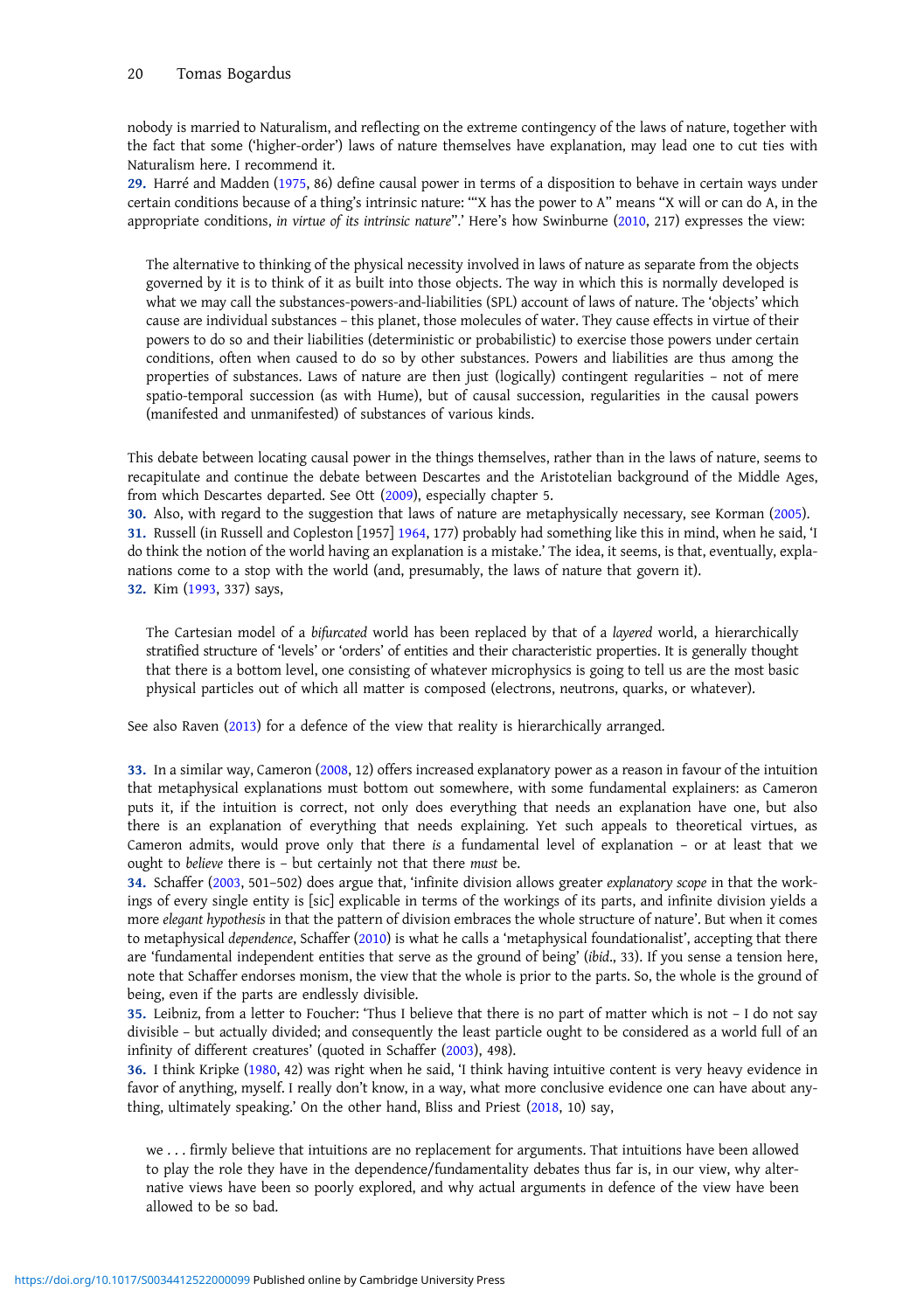<span id="page-20-0"></span>37. Notice, this is not here a problem for the claim that explanation (or metaphysical dependence) is a transitive relation. What I mean to call into question is whether  $R_1$  explains R at all. This is not meant to be a case in which  $R_2$  explains  $R_1$ , and  $R_1$  explains R, yet  $R_2$  does not explain R. The idea is rather that, given the relationships between these three natural regularities, any appearance that  $R_1$  has to be the explanation of R is illusory. The explanation of R is, really,  $R_2$ .

38. A helpful reviewer for this journal encourages me to consider Kim's reasons for rejecting Block's causal drainage argument, to see whether it would apply just as well to this version of the argument, which applies to explanatory drainage. Kim ([2003\)](#page-22-0) rejects the causal drainage argument, since, as Kim says (ibid., 176), 'for downward causal drainage to occur, the reduction option must be ruled out for purely physical levels, including microphysical levels, and that it is far from obvious that this can be done'. The idea seems to be that, if the entities featuring in higher-level causal explanations just are entities featuring in lower-level causal explanations (e.g. the way that water =  $H_2O$ ), then the causal power of these higher-level entities cannot 'drain away' to the lower-level entities, since they are one and the same. So, if the lower-level entities have causal powers, so do the higher-level entities.

For our purposes, it is important to remind the reader that, in the present case, we are considering an 'explanatory drainage' version of the argument, focusing on the case where a natural regularity R featuring in a scientific explanation has a further explanation in terms of a 'deeper' natural regularity  $R_2$ , and so on forever (R<sub>3</sub>, R<sub>4</sub>, etc.), with no 'deepest' regularity. Now, either R = R<sub>2</sub> = R<sub>3</sub> = . . ., or not. That is, either these explanations cite the same law at a 'deeper' level of description, or these explanations cite different, 'deeper' laws. If the latter, then Kim's response to the causal drainage argument cannot avail us here. If the former, then, while the case appears to have the structure of Infinitism, the structure is really just Brute Foundationalism, of the Simple or Extended variety. There is, in the end, only a finite number of natural regularities 'down there', and the final one has no further explanation. It's brute. And so, in that case, what I say above about explanation failure on Brute Foundationalism will apply here.

39. As Bliss and Priest [\(2018](#page-21-0), 12) put it, 'It is a plank in much of the literature on explanation that reflexive explanations are trivial, uninformative, and explanatorily useless.' Though they're less sure that the same goes for metaphysical dependence, I'm inclined to think that, if there is a tight connection between explanation and dependence, then we're prima facie justified in thinking that, if explanation is irreflexive, so too is dependence.

Some (e.g. Lewis, [1979](#page-22-0)) propose 'causal loops' involving time travel as cases where A (partly) explains B, and yet B (partly) explains A. For example, an older time traveller may visit the past to give the blueprints for the time machine to his younger self. In that case, it's suggested, the young man's possession of the blueprints may partly explain the existence of the time machine, and yet the existence of the time machine partly explains the young man's possession of the blueprints. But, following Marshall [\(2015,](#page-22-0) 3150–3151, n. 12), it's plausible that a suitably clarified and restricted prohibition on explanatory loops would not fall prey to such cases, which are not on their face obviously possible. A restriction, for example, to complete explanation, rather than partial explanation. The young man's possession of the blueprints does not completely explain the existence of the time machine (he also had to build it), and the existence of the time machine does not completely explain the young man's possession of the blueprints (he also had to use it).

40. Dawes ([2009\)](#page-21-0) considers arguments for the conclusion that theistic explanations are impossible. For example, he quotes Charles Darwin (ibid., 14), who says that citing a divine will 'has not the character of a physical law', and is therefore 'utterly useless' and 'foretells nothing'. But I agree with Dawes (ibid., 16) that '[w]e can reconstruct religious explanations in a form that resembles the kinds of explanations we accept in other fields'. More troubling is Dawes' own argument against the rational acceptability of divine explanations, an argument which relies on an 'optimality condition' (ibid., 85): 'On the assumption that [God] is a rational agent we can assume whatever he wills, he would choose the best possible means of achieving it.' If that's right, then 'the explanandum must be the best way in which this intention could have been achieved. If it is not, then positing this intention simply fails to explain, for the explanandum is not what the theistic hypothesis would predict' (ibid., 86). But I think so-called 'hard choices' (cf. Chang, [2017\)](#page-21-0) make trouble for this idea. On plausible accounts of hard choices, there is no best option available. And this may be true even of God. But we clearly accept explanations of our own choices in cases like this, in terms of the good. So I see no problem with applying the same to God, especially given the range of creative options available to him – the ultimate 'hard choice'. Alternatively, perhaps God did create the best possible world, but it may be that 'There are more things in heaven and earth, Horatio, Than are dreamt of in your philosophy.' I have in mind theistic multiverse theories (see for example Kray, [2010\)](#page-22-0), on which our universe is but one small corner of an infinite multiverse, which contains literally every universe worth having: the best possible world. On this view, Dawes' optimality condition could be met. Creating in just this way would be the optimal way for God to achieve his will.

41. True, on a broadly Platonic version of Teleological Foundationalism, these necessary moral truths rationalize (and thereby explain) the actions of an agent, a divine craftsman, God. I am grateful to an audience member at the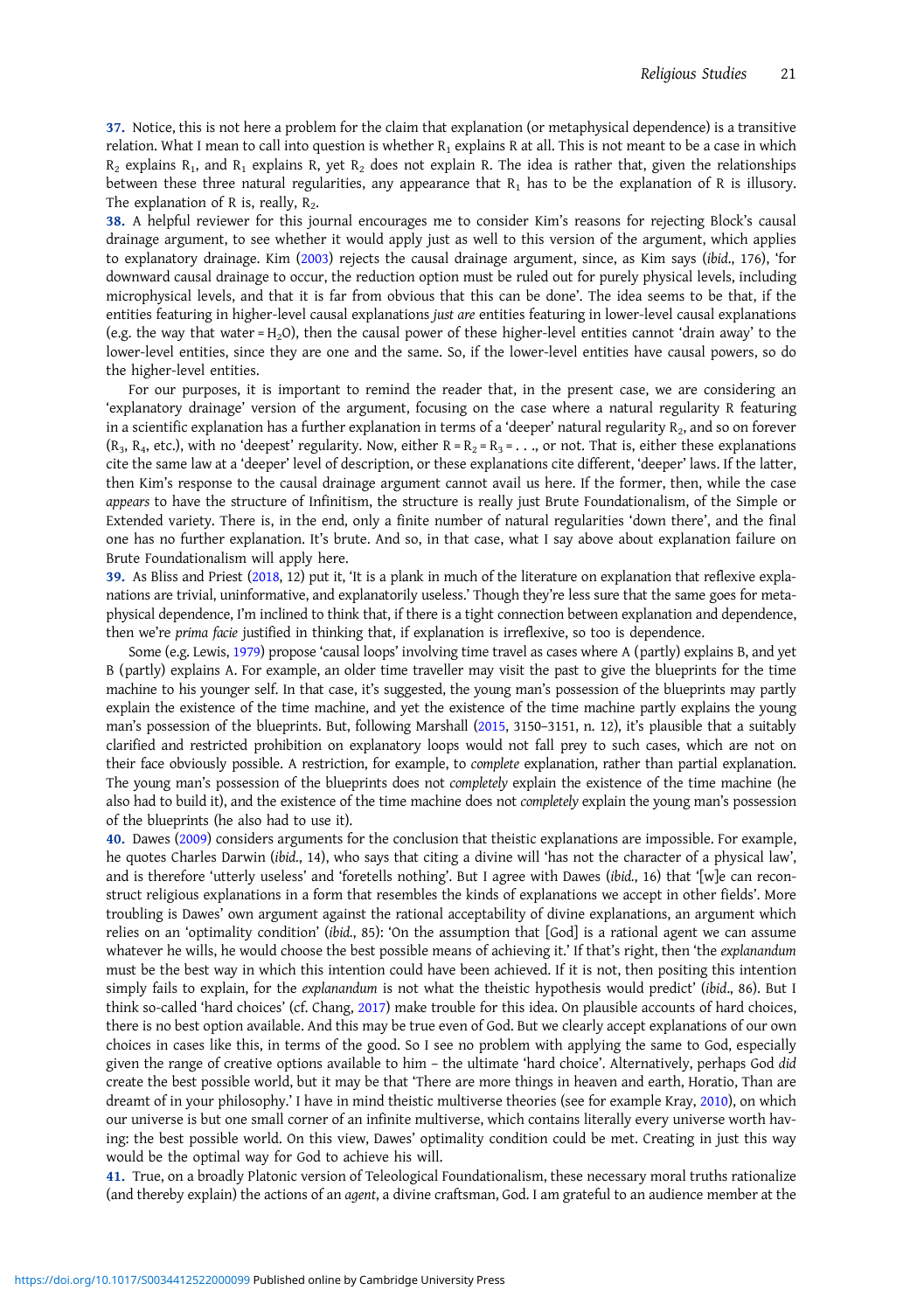#### <span id="page-21-0"></span>22 Tomas Bogardus

University of California, Santa Barbara, for pointing out that this agent figures crucially into the explanation of the fundamental laws of nature, and therefore into scientific explanations more generally. So, to avoid running afoul of premise 2 in the main argument, this agent had better not call out for explanation but lack one. Many reasons and arguments have been offered in favour of a necessary being, especially in the Christian philosophical tradition, but it's important not to confuse justifications with explanations. (You may receive justifications for Platonism about numbers, for example, reasons to believe that view about numbers is true. But on that view numbers themselves are necessary, and do not stand in need of explanation.) To reconcile this variety of Teleological Foundationalism with premise 2, I believe it is sufficient to say this: the arguments of this article show that scientific explanation can be successful only if, at bottom, reality is teleological, intentional. Insofar as this requires an agent, the arguments of this article give us reason – justification – to posit such an agent, to adopt a view of the world that includes such an agent, whose existence does not call out for explanation. And whereas Swinburne ([2004,](#page-23-0) 79), for example, believes that the structure of explanation requires that God be contingent, the arguments of this article point in the opposite direction: the success of scientific explanation gives the Christian theist reason to suppose that God is necessary, needing no further explanation.

# **References**

Achinstein P (1983) The Nature of Explanation. New York: Oxford University Press.

- Armstrong D (1978) Naturalism, materialism and first philosophy. Philosophia 8, 261–276.
- Armstrong D (1983) What is a Law of Nature? Cambridge: Cambridge University Press.
- Balme DM (1987) Teleology and necessity. In Gotthelf A and Lennox JG (eds), Philosophical Issues in Aristotle's Biology. Cambridge: Cambridge University Press, pp. 275–286.
- Bliss R and Priest G (2018) The geography of fundamentality: an overview. In Bliss R and Priest G (eds), Reality and Structure: Essays in Fundamentality. Oxford: Oxford University Press, pp. 1-33.
- Block N (2003) Do causal powers drain away? Philosophy and Phenomenological Research 67, 133–150.
- Cameron R (2008) Turtles all the way down: regress, priority and fundamentality. The Philosophical Quarterly 58, 1–14.
- Chang R (2017) Hard choices. Journal of the American Philosophical Association 3, 1–21.
- Charlesworth B (2013) Population genetics. In Levin SA (ed.), Encyclopedia of Biodiversity, 2nd edn. Cambridge, MA: Elsevier Academic Press, pp. 182–198.
- Charlton W (1970) Aristotle's Physics I and II. Oxford: Oxford Clarendon Press.
- Code A (1997) The priority of final causes over efficient causes in Aristotle's Parts of Animals. In Kullmann W and Föllinger S (eds), Aristotelische Biologie: Intentionen, Methoden, Ergebnisse. Stuttgart: Franz Steiner Verlag, pp. 127–143.
- Collins R (1998) The fine-tuning design argument: a scientific argument for the existence of God. In Murray MJ (ed.), Reason for the Hope Within. Grand Rapids, MI: Eerdmans, pp. 47–75.
- Cooper JM (1982) Aristotle on natural teleology. In Schofield M and Nussbaum M (eds), Language and Logos. Cambridge: Cambridge University Press, pp. 197–222.
- Cooper JM (ed.) (1997) Plato, Complete Works. Indianapolis: Hackett.
- Danto A (1967) Naturalism. In Edwards P (ed.), The Encyclopedia of Philosophy, vol. 5. New York: Macmillan and Free Press, pp. 448–450.
- Davies P (2013) Frozen accidents: can the laws of physics be explained? PBS Nova Blog, The nature of reality. Available at [https://web.archive.org/web/20150503171155/http://www.pbs.org/wgbh/nova/blogs/physics/](https://web.archive.org/web/20150503171155/http://www.pbs.org/wgbh/nova/blogs/physics/2013/12/frozen-accidents-can-the-laws-of-physics-be-explained/) [2013/12/frozen-accidents-can-the-laws-of-physics-be-explained/](https://web.archive.org/web/20150503171155/http://www.pbs.org/wgbh/nova/blogs/physics/2013/12/frozen-accidents-can-the-laws-of-physics-be-explained/) (Accessed 2 December 2021).
- Dawes G (2009) Theism and Explanation. New York, NY: Routledge.
- Devitt M (1998) Naturalism and the a priori. Philosophical Studies 92, 45–65.
- Dretske F (1977) Laws of nature. Philosophy of Science 44, 248–268.
- Falcon A (2019) Aristotle on causality. In Zalta EN (ed.), The Stanford Encyclopedia of Philosophy (Spring 2019 Edition). Available at [https://plato.stanford.edu/archives/spr2019/entries/aristotle-causality/.](https://plato.stanford.edu/archives/spr2019/entries/aristotle-causality/)
- Feser E (2014) Scholastic Metaphysics: A Contemporary Introduction, Editions Scholasticae, vol. 39. Piscataway, NJ: Transaction Books.
- Furley DJ (1985) The rainfall example in Physics II.8. In Gotthelf A (ed.), Aristotle on Nature and Living Things. Pittsburgh, PA: Mathesis Publications, pp. 177–182.
- Gotthelf A (1987) First principles in Aristotle's parts of animals. In Gotthelf A and Lennox JG (eds), Philosophical Issues in Aristotle's Biology. Cambridge: Cambridge University Press, pp. 167–198.
- Harré R and Madden EH (1975) Causal Powers. A Theory of Natural Necessity. Oxford: Blackwell.

Hempel C (1965) Aspects of Scientific Explanation and Other Essays in the Philosophy of Science. New York: Free Press.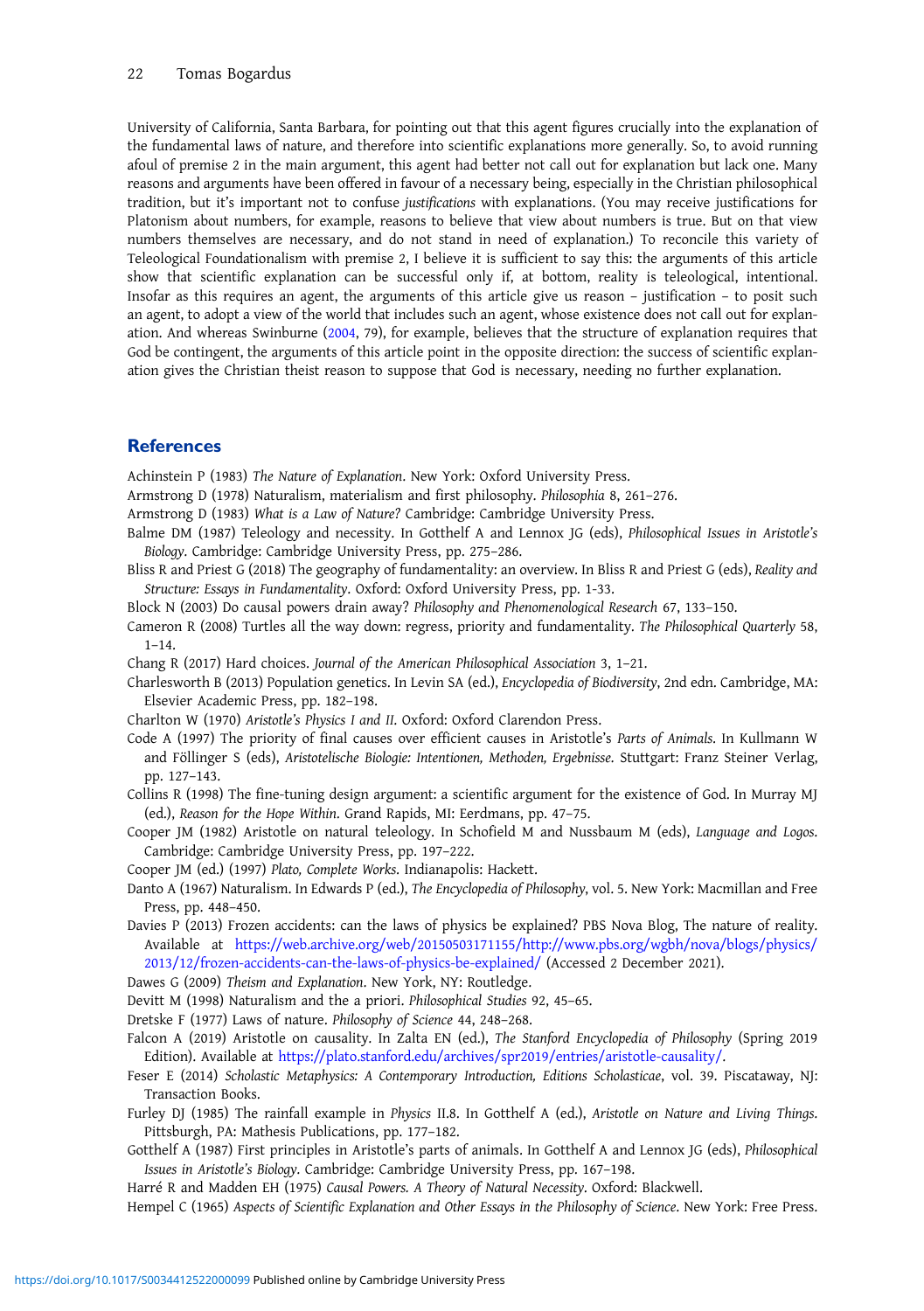- <span id="page-22-0"></span>Hempel C and Oppenheim P (1948) Studies in the logic of explanation. Philosophy of Science 15, 135–175. Reprinted in Hempel (1965), 245–290.
- Hildebrand T and Metcalf T (forthcoming) The nomological argument for the existence of God. Noûs.

Irwin T (1988) Aristotle's First Principles. Oxford: Oxford University Press.

Judson L (2005) Aristotelian teleology. Oxford Studies in Ancient Philosophy 29, 341–366.

Kim J (1993) The nonreductivist's troubles with mental causation. In Supervenience and Mind: Selected Philosophical Essays. Cambridge: Cambridge University Press, pp. 336–357.

Kim J (1998) Mind in a Physical World. Cambridge, MA: MIT Press.

- Kim J (2003) Blocking causal drainage and other maintenance chores with mental causation. Philosophy and Phenomenological Research 67, 151–176.
- Kitcher P (1989) Explanatory unification and the causal structure of the world. In Kitcher P and Salmon W (eds), Scientific Explanation. Minneapolis: University of Minnesota Press, pp. 410–505.

Korman D (2005) Law necessitarianism and the importance of being intuitive. The Philosophical Quarterly 55, 649–657.

- Kray K (2010) Theism, possible worlds, and the multiverse. Philosophical Studies 147, 355–368.
- Kripke S (1980) Naming and Necessity. Cambridge, MA: Harvard University Press.

Lange M (2018) How the explanations of natural laws make some reducible physical properties natural and explanatorily powerful. In Ott W and Patton L (eds), Laws of Nature. New York: Oxford University Press, pp. 181–204.

Leunissen M (2010) Explanation and Teleology in Aristotle's Science of Nature. Cambridge: Cambridge University Press. Lewis CS (1964) The Discarded Image. Cambridge: Cambridge University Press.

- Lewis D (1979) Counterfactual dependence and time's arrow. Noûs 13, 455–476.
- Lewis D (1973) Counterfactuals. Cambridge, MA: Harvard University Press.
- Lien Y and Cheng P (2000) Distinguishing genuine from spurious causes: a coherence hypothesis. Cognitive Psychology 40, 87–137.
- Lombrozo T (2010) Causal-explanatory pluralism: how intentions, functions, and mechanisms influence causal ascriptions. Cognitive Psychology 61, 303–332.
- Masanes L and Oppenheim J (2017) A general derivation and quantification of the third law of thermodynamics. Nature Communications 8, 14538.
- Marshall D (2015) Humean laws and explanation. Philosophical Studies 172, 3145–3165.
- Maudlin T (2007) The Metaphysics within Physics. New York: Oxford University Press.
- Nussbaum MC (1978) Aristotle's De Motu Animalium. Princeton, NJ: Princeton University Press.

Oppenheim P and Putnam H (1958) Unity of Science as a Working Hypothesis. Minneapolis: University of Minnesota Press. Retrieved from the University of Minnesota Digital Conservancy. Available at [https://hdl.handle.net/](https://hdl.handle.net/11299/184622) [11299/184622.](https://hdl.handle.net/11299/184622)

- Oppy G (2018) Naturalism and Religion: A Contemporary Philosophical Investigation. New York, NY: Routledge Press. Ott W (2009) Causation and Laws of Nature in Early Modern Philosophy. Oxford: Oxford University Press.
- Pararajasingham J (2017). 50 Renowned academics speaking about God (Part 1) [Video]. YouTube. Available at [https://www.youtube.com/watch?v=QqW\\_H4Lz20g](https://www.youtube.com/watch?v=QqW_H4Lz20g).
- Plantinga A (2007) The Dawkins confusion: naturalism ad absurdum. Books and culture March/April 2007. Available at <https://www.booksandculture.com/articles/2007/marapr/1.21.html> (Accessed 29 March 2021).

Plantinga A (2008) Evolution vs. naturalism: Why they are like oil and water. Books and culture July/August 2008. Available at <https://www.booksandculture.com/articles/2008/julaug/11.37.html> (Accessed 22 January 2021).

Quine WV (1995) Naturalism; or, living within one's means. Dialectica 49, 251–262.

Raven M (2013) Is ground a strict partial order? American Philosophical Quarterly 50, 193–201.

Rea M (2002) World without Design: The Ontological Consequences of Naturalism. Oxford: Clarendon Press.

Ross WD (1936) Aristotle's Physics: A Revised Text with Introduction and Commentary. Oxford: Oxford University Press. Russell B and Copleston FC [1957] (1964) The Existence of God, a debate between Bertrand Russell and Father F. C. Copleston. In Hick J (ed.) (1964), The Existence of God. New York, NY: Macmillan, pp. 167–191.

Salmon W (1971) Statistical explanation. In Salmon W (ed.), Statistical Explanation and Statistical Relevance. Pittsburgh: University of Pittsburgh Press, pp. 29–87.

Salmon W (1984) Scientific Explanation and the Causal Structure of the World. Princeton: Princeton University Press. Salmon W (1989) Four Decades of Scientific Explanation. Minneapolis: University of Minnesota Press.

Salmon W (1994) Causality without counterfactuals. Philosophy of Science 61, 297-312.

Salmon W (1997) Causality and explanation: a reply to two critiques. Philosophy of Science 64, 461–477.

Schaffer J (2003) Is there a fundamental level? Noûs 37, 498-517.

Schaffer J (2007) From nihilism to monism. Australasian Journal of Philosophy 85, 175–191.

Schaffer J (2010) Monism: the priority of the whole. The Philosophical Review 119, 31-76.